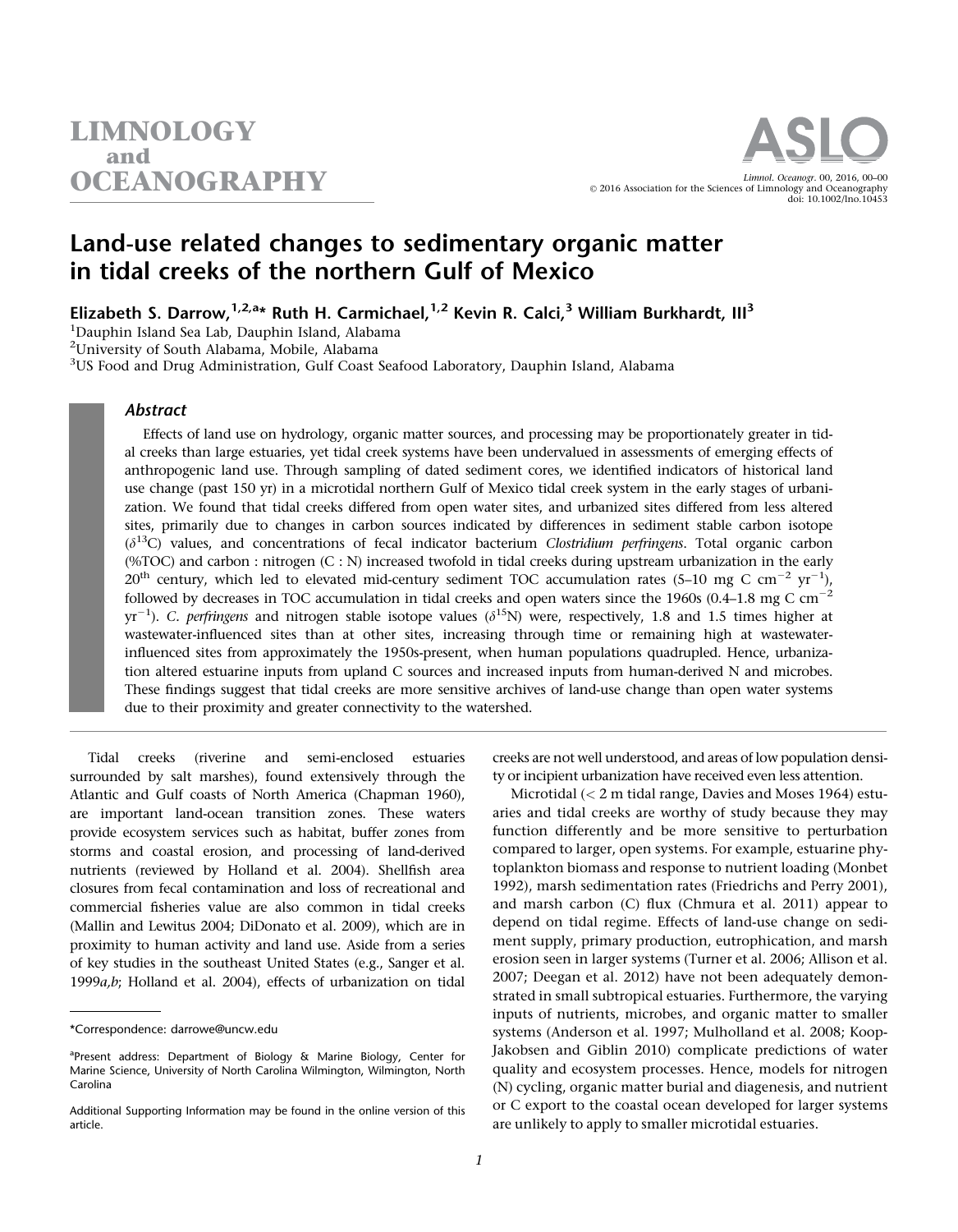In addition, climate variation, severe storm events, or sea level rise may have a greater effect on tidal creek systems. Severe storm events are common in subtropical climates and have potential to increase flooding, catastrophic infrastructure failures, stormwater inputs, and overflows of untreated wastewater (Rebich and Coupe 2005, NPDES Permit AL0078921) in small ecosystems. Sea level rise increases the likelihood and severity of effects on microtidal estuaries by increasing rates of flooding and loss of landforms (Passeri et al. 2015; Kearney and Turner 2016). These events, in turn, can affect human health by increasing disease outbreaks and affecting safe fisheries harvest (Curriero et al. 2001). Smaller subtropical systems may also have climate-related functional differences in metabolic rates, flow regime, and other factors compared to temperate estuaries (e.g., Caffrey 2004; Cloern et al. 2014), which affect susceptibility to perturbation. Determining sources of organic C, nutrients, and wastewaterderived microorganisms to tidal creek systems will add important terms to future nutrient budgets and public health assessments, and allow estimates of their importance under changing climate regimes on a global scale. Hence, it is important to expand studies to include smaller, tidal creek ecosystems that are in close proximity to human populations and among the estuarine environments most threatened globally (Kearney and Turner 2016).

Environmentally sound urbanization of the entire coastal zone is needed to support a functioning coupled humanocean ecosystem (Halpern et al. 2012). While many ecosystems, particularly smaller microtidal systems, lack historical reference baseline data, proxy data can be used to help define effects of urbanization on nutrient and organic matter sources and their fates (e.g., Davies and Bunting 2010; Smol 2010). Several sediment coring studies have been conducted to determine the effects of historical urbanization in large bays, harbors, and riverine systems adjacent to urban or residential centers (e.g., Cornwell et al. 1996; Tucker et al. 1999; Bratton et al. 2003). Sedimentary biomarkers such as organic stable isotope ratios ( $\delta^{15}N$  and  $\delta^{13}C$ , e.g., Zimmerman and Canuel 2002; Elliott and Brush 2006), C and N content, and spore-forming bacteria Clostridium perfringens (Abeyta et al. 1988; Skanavis and Yanko 2001) can identify historical nutrient sources (e.g., wastewater, Tucker et al. 1999), effects on primary production (Peters et al. 1978; Fogel and Cifuentes 1993), and long-term C and N storage through organic matter burial (Bianchi and Allison 2009; Smith and Osterman 2014). For example, high  $\delta^{15}N$  values can indicate N from processed wastewater, and lower  $\delta^{13}$ C values are associated with terrestrial or freshwater C sources, compared to higher  $\delta^{13}$ C values in marine or marsh-based systems. Although there may be hesitation to work in tidal creeks due to the possibility of physical disturbance in these shallow systems, proxies have been used with success (Table 1), and can provide information needed to evaluate changes in ecosystem

and human health and guide suitable land-use (Halpern et al. 2012).

In this study, we measured spatiotemporal distributions of organic matter (C, N) and microbial source shifts related to land-use change in a subtropical microtidal estuarine system by measuring stable isotope ratios and fecal indicator bacteria in dated sediment cores, across tidal creeks and adjacent embayments of differing contemporary and historical land use. We estimated sediment organic C accumulation rates using <sup>210</sup>Pb-derived sedimentation rates, which are not well documented for tidal creek systems. We hypothesized that in a microtidal estuarine system with varying human land uses, sediment C and N content and accumulation (organic matter inputs) would increase through time and be detectable as higher C accumulation rates in sediments in recent years (past 50 yr) at sites more heavily impacted by land clearing, urbanization, and wastewater inputs. We anticipated sites with greater watershed urbanization through time to have lower  $\delta^{13}$ C values due to increased routing of terrestrial organic matter downstream, while sites receiving processed wastewater inputs would have higher  $\delta^{15}$ N values and *C. perfringens* concentrations in sediments. These results allow us to evaluate early fundamental effects of land-use change on C, N, and microbial inputs to tidal creeks of the northern Gulf of Mexico, and are useful to understand human influence on tidal creeks and small estuarine systems worldwide.

# Materials and methods

## Study sites

Study sites were distributed across a hypothesized human impact gradient typical to the northern Gulf of Mexico, including four tidal creek sites within or near the Grand Bay National Estuarine Research Reserve (GBNERR): Bayou Heron (HE), Bayou Cumbest (CU), Bangs Lake (BA), Bayou Chico (CH). We compared these tidal creek systems to two nearby open water sites that served as endpoints, including "unurbanized" Point aux Chenes Bay (PC) and "urbanized" Bayou la Batre, Alabama (BB) (Fig. 1). While there is a gradient of land use and physical features, for comparison we grouped sites into general categories of "impacted" (outside GBNERR boundaries: CH, BB) or "reserve" (less impacted, within the GBNERR boundaries; BA, CU, HE, PC) based on watershed population density and developed land cover; and as "creek" (CH, BA, CU, HE) or "open water" (PC, BB1, BB2) based on gross embayment attributes (Fig. 2). Developed land cover was specified using % impervious (hardened) surface within the watershed, which is an indicator for urbanization (Leopold 1968; Arnold and Gibbons 1996).

The GBNERR, located in southeastern Jackson County, Mississippi is characterized as a retrograding river delta estuary, with low freshwater flow and sediment load (Woodrey 2007a). Tidal creeks Bayou Heron, Bayou Cumbest and Bangs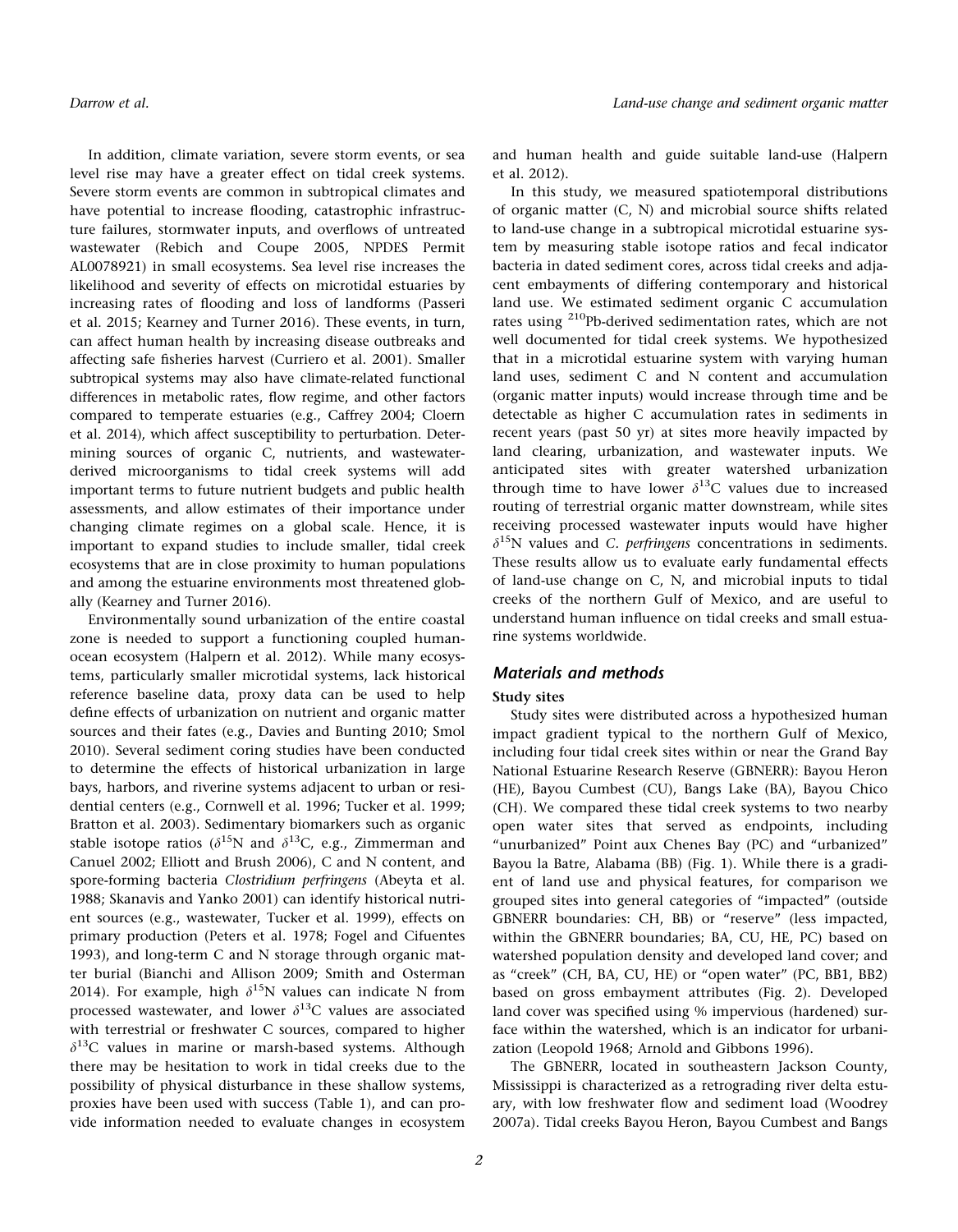|                            |                                       |                                              |                                                                           | Sediment                            |                                                                        |                                            | accumulation<br>TOC                            |                                                         |                                   |                               |
|----------------------------|---------------------------------------|----------------------------------------------|---------------------------------------------------------------------------|-------------------------------------|------------------------------------------------------------------------|--------------------------------------------|------------------------------------------------|---------------------------------------------------------|-----------------------------------|-------------------------------|
| Estuary                    | Site name                             | Estuary type                                 | Sediment type                                                             | rate $(cm yr^{-1})$<br>accumulation | Sedimentation<br>rate method                                           | dry mass)<br><b>TOC (%</b>                 | rate (mg C<br>$\text{cm}^{-2} \text{ yr}^{-1}$ | Grain size                                              | depth (cm)<br>Sediment            | Study                         |
| Naples Bay, FL             | Gordon River                          | River-dominated                              | Layered and fine-grained                                                  | $0.\overline{3}$                    | <sup>210</sup> Pb, penetration<br>depth assumed<br>$100 \text{ yr}$    |                                            |                                                | 42% fines                                               | $0 - 54$                          | Van Eaton<br>(2010)<br>et al. |
|                            | Haldeman Creek                        | Tidal creek                                  | Sandy with oyster shell and<br>lenses of organic matter                   | 0.2                                 |                                                                        |                                            |                                                | 20% fines                                               | $0 - 34$                          |                               |
|                            | Naples Bay                            | Embayment                                    | Decrease in fines downward                                                | $0.\overline{3}$                    |                                                                        |                                            |                                                |                                                         | $0 - 23$                          |                               |
|                            | Dollar Bay                            | Embayment                                    | Sandy with oyster shell and<br>lenses of organic matter                   | $0.\overline{3}$                    |                                                                        |                                            |                                                | 20% fines                                               | $0 - 38$                          |                               |
| Harbor, FL<br>Charlotte    |                                       | Microtidal, river<br>dominated               | Sandy                                                                     | 0.27                                | 210p <sub>b</sub>                                                      | $1.04 - 1.09$                              | 3.72                                           | $0.49 - 3.9%$ day<br>97% sand,                          | $0 - 50$                          | Turner et al.<br>(2006)       |
| Tampa Bay, FL              | Old Tampa Bay<br>Hillsborough Bay,    | Sediment-starved                             | Terrigenous clastic<br>mud facies                                         | $0.13 - 0.42$                       | 210p <sub>b</sub>                                                      | $1.5 - 2.5$                                |                                                | $4-7$ phi                                               | $0 - 100$                         | Brooks and<br>(1998)<br>Doyle |
| Tampa Bay, FL              |                                       | Microtidal                                   | Coarse                                                                    | $\overline{1}$ .                    | 239,240 pu normalized<br>to Al                                         |                                            |                                                | Coarse                                                  | $0 - 51$                          | (2001)<br>Santschi<br>et al.  |
| Apalachicola<br>Bay, FL    | River Mouth                           | River-dominated                              | Clay-dominated                                                            | 1.53                                | 210p <sub>b</sub>                                                      | $0.4 - 5.8$                                | $3.1 - 10$                                     | 30-60% clay                                             | $0 - 55$                          | (2008)<br>et al.<br>Surratt   |
| Mississippi                | Bayou la Batre<br>East Bay<br>Dry Bar | River-dominated<br>River-dominated<br>Lagoon | Sand-dominated, more fines<br>Clay-dominated<br>Clay-dominated            | $0.11 - 0.48$<br>1.26<br>1.24       | 210 <sub>pb</sub> normalized<br>210p <sub>b</sub><br>210p <sub>b</sub> | $0.13 - 0.61$<br>$2.1 - 2.5$<br>$1.75 - 2$ | $0.7 - 4.7$<br>$0.7 - 29$<br>$0.5 - 42$        | 12-30% fines<br>50-70% clay<br>80% clay                 | $0 - 122$<br>$0 - 55$<br>$0 - 55$ | This study                    |
| Grand Bay, MS<br>Sound, AL | Bayou Heron                           | Tidal creek                                  | Sand-dominated 0-40 cm,<br>silt-dominated below<br>with depth             | 0.2                                 | to $silt + clay$                                                       | $0.47 - 2.45$                              | $0.4 - 5.6$                                    | 28-60 cm deep<br>except silt layer<br>30-40% fines      | $0 - 120$                         | This study                    |
|                            | Bayou Cumbest                         | Tidal creek                                  | silt,<br>Equal amounts sand and<br>10% clay                               | 0.34                                |                                                                        | $0.86 - 2.02$                              | $1.5 - 10.5$                                   | 50-60% fines                                            | $0 - 84$                          | This study                    |
|                            | auxChenes<br>Bay<br>Point             | Lagoon                                       | $s$ ilt<br>Equal amounts sand and<br>silt-dominated below<br>above 19 cm, | 0.49                                |                                                                        | $0.13 - 0.64$                              | $1.8 - 3.7$                                    | 42-82% fines,<br>with depth<br>increasing               | $0 - 80$                          | This study                    |
|                            | Bangs Lake                            | embayment<br>Tidal creek/                    | Variable, equivalent amounts<br>sand, silt, clay                          | 0.86                                |                                                                        | $0.61 - 1.00$                              | $3.4 - 10.9$                                   | variable with<br>32-63% fines,                          | $0 - 86$                          | This study                    |
| Chico, MS<br>Bayou         | Bayou Chico                           | Tidal creek                                  | usually $>$ 70% sand<br>and 30% fines<br>45-90% sand;                     | 0.32                                |                                                                        | $0.51 - 2.60$                              | $3.3 - 9.5$                                    | 30% silt layer<br>at 14-16 cm<br>11-30% fines,<br>depth | $0 - 57$                          | This study                    |

Table 1. Literature sedimentation rate comparison for Gulf of Mexico microtidal estuarine sites. Table 1. Literature sedimentation rate comparison for Gulf of Mexico microtidal estuarine sites.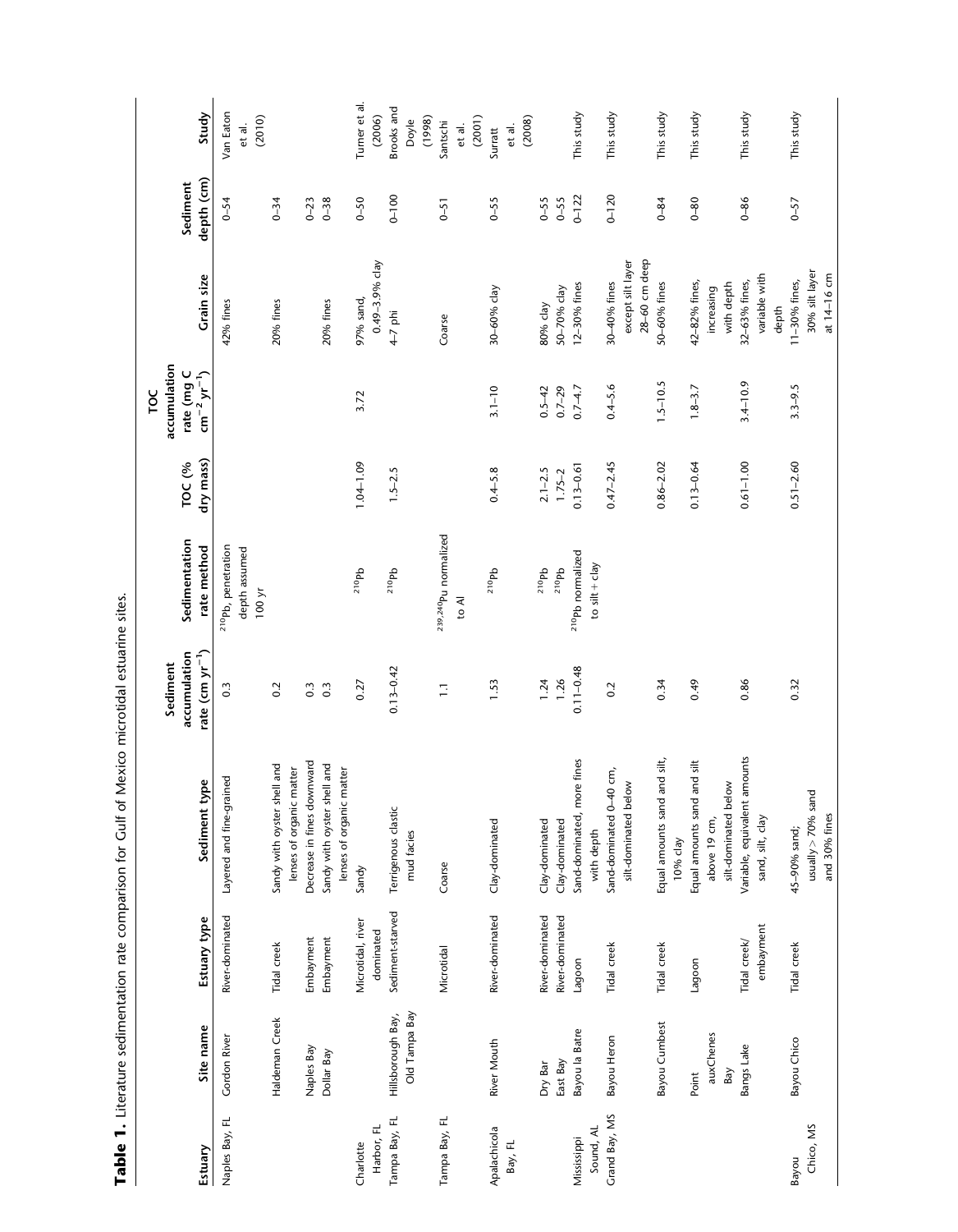

Fig. 1. Site map of sediment coring locations (triangles) in the Grand Bay National Estuarine Research Reserve, MS (GBNERR, hatched), and surrounding areas. From west to east: Bayou Chico (CH), Bangs Lake (BA), Bayou Cumbest (CU), Point aux Chenes Bay (PC), Bayou Heron (HE), Bayou la Batre (BB1 and BB2). Circles and italicized site names are sites where suspended particulate matter (SPM) samples were collected, with "U" designating an upstream site in each tributary. Squares are locations of present-day wastewater treatment plants Pascagoula (PAS), Moss Point (MP), and Bayou la Batre (BLB).

Lake are connected to Mississippi Sound, but are not part of a larger upstream river system (Kramer 1990; Otvos 2007). GBNERR is characterized by wet pine savanna uplands and Juncus roemerianus and Spartina alterniflora marsh. Although GBNERR has low population density and impervious surface, the reserve is fringed by encroaching residential development, industry, and septic and wastewater treatment plant (WTP) sewage sources, and is in the "intensifying" stage of land use transition (Foley et al. 2005; Darrow 2015). Population densities within GBNERR in 2010 were < 0.1 persons ha $^{-1}$ , equivalent to those in an early 1700s Chesapeake Bay watershed (Elliott and Brush 2006), but fringing areas had

higher population densities up to 8.1 persons  $ha^{-1}$  (census data from Minnesota Population Center 2011).

Presently, the Bayou la Batre and Bayou Chico watersheds are serviced by municipal wastewater treatment plants (WTPs), and the Bayou la Batre WTP was the only permitted discharge for treated wastewater near our sites during the study period (NPDES Permit AL0078921, Fig. 1). The Bayou la Batre WTP processes human and seafood waste and releases effluent directly into Mississippi Sound. Bayou Chico in the neighboring city of Pascagoula also receives non-point wastewater inputs from residential and industrial sources. Within the GBNERR, septic systems, boating areas, and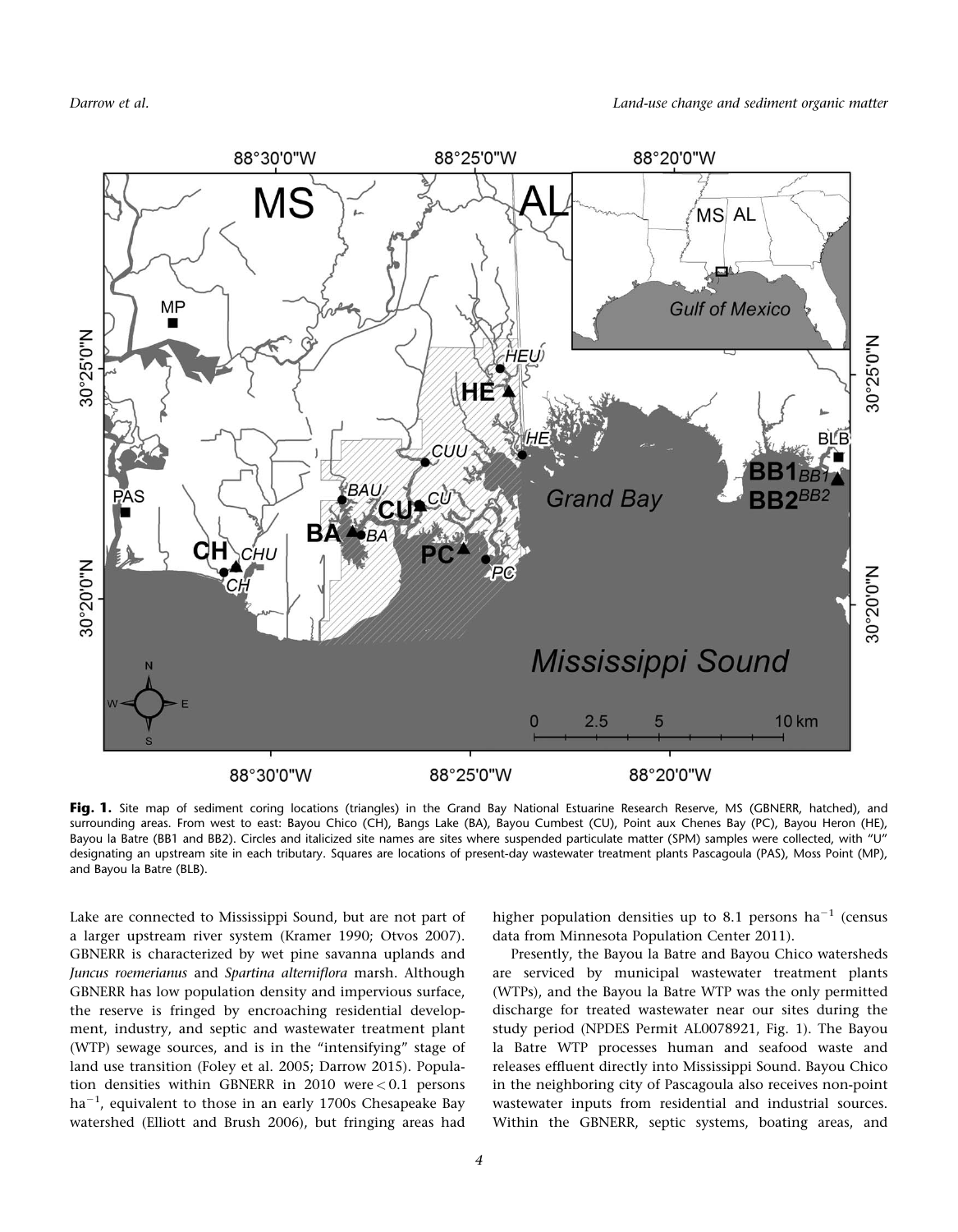

Fig. 2. (a) Population density of Jackson County, MS through the time (2010 census data: Minnesota Population Center 2011). Major population increases were in early 1900s, 1950s, and 1990s. (b) Coring sites characterized by 2011 population density vs. impervious surface for each watershed (impervious surface land cover data: Homer et al. 2015). These data, plus GBNERR boundaries, led to site designations of "reserve" (PC, HE, CU, BA) or "impacted" (CH, BB).  $(c)$  Jackson County fertilizer use, 1987–2006 (Gronberg and Spahr 2012).

localized industries are potential sources of human and industrial wastewater inputs, particularly to Bangs Lake, which is known to receive spill-water from a phosphate fertilizer processing facility (Blackburn 2000; Lytle and Lytle 2007). Point aux Chenes Bay, the unurbanized open-water reference site, is a shallow embayment within GBNERR, bordered by marsh and sand bars (Fig. 1).

Human land use in Grand Bay has been dated as early as 2500 yr before present (Blitz and Mann 2000; Jackson 2012; Darrow 2015), but population growth in the Grand Bay region did not intensify until the late  $19<sup>th</sup>$  century (Fig. 2). Although relatively little is known about the hydrology of the area, local, and regional construction projects (e.g., 1860s railroad, 1920s and 1960s highways) likely altered water flow from local creeks to the GBNERR (Woodrey 2007b; U.S. Army Corps of Engineers 2009). Infilling and hardening of the Point aux Chenes peninsula marshes occurred during industrial development in the 1950s (U.S. Geological Survey 1940, 1952, 1977). During 1955–1988, however, fringing industrial development increased, but agricultural land cover within GBNERR decreased and was replaced by increased forest and open water coverage. As a result, there was little net change in marsh land cover during this time (Shirley and Battaglia 2006).

#### Core sampling

To capture watershed and tidal sediment organic matter inputs, we collected cores from tidal creek sediments. Cores were collected during June 2011 in 1.0–1.5 m of water, using a vibracorer mounted on a pontoon barge (Stone and Morgan 1992) at all sites except at Bayou Chico, where cores were collected in June 2013 by hand from a skiff due to narrower creek width. One core was analyzed from each site, except for Bayou la Batre, where two cores were collected 150 m (BB1) and 225 m (BB2) from shore to flank the wastewater discharge pipe. Cores of length  $> 1$  m were collected with aluminum pipe (7.6 cm interior diameter). We took precautions to minimize sediment compaction during coring (thin-walled pipe, small diameter core-cutter, slow penetration rate, Morton and White 1997), but did not measure sediment compaction in the field. Cores were capped at top and bottom, and stored vertically while transported to the GBNERR lab. At the lab, water was siphoned from the top of the undisturbed core, the core was laid on its side, and the pipe was cut longitudinally. Sediment layers were measured and logged (color, texture, presence of shell or wood debris, Supporting Information Table S1). The entire core was sectioned in 2-cm increments. For each section sampled,  $15.0 \pm 0.2$  g wet sediment was collected into sterile specimen cups on ice for C. perfringens analysis, and analyzed within 24 h of collection. The remaining sediment was placed in pre-weighed, acid-washed, and sterilized glass petri dishes. Wet weights were taken, and samples were stored frozen at  $-20^{\circ}$ C until analysis. For analysis, the samples were dried at  $60^{\circ}$ C until constant weight (up to 1 week). Large pieces of debris were removed, then samples were homogenized by mortar and pestle and processed for sediment texture, radiometric dating, and stable isotope analysis.

#### Surface sediment and water column sampling

To determine relationships between water column and sediment organic matter stable isotope ratios, sediment and water samples were collected from each of nine sites, upstream and downstream of coring locations in June–September 2011 (Fig. 1). Water samples were collected using a Wildco horizontal seston sampler at 0.25 m above the sediment surface, prefiltered to remove particles  $>$  200  $\mu$ m, transported on ice, then filtered at the lab onto pre-combusted glass fiber filters (0.7  $\mu$ m nominal pore size). Surface sediment samples were collected using a sediment grab that was then sub-sampled with a modified syringe corer to collect three subsamples of the top 2 cm of sediment.

To evaluate physical connectivity between water column and the sediment, water column stratification was quantified by calculating static stability  $(E)$  using:

$$
E = \frac{1}{\rho} \frac{\partial \sigma_{S,T,0}}{\partial z} \tag{1}
$$

where  $\sigma_{S,T}$  (density) (Gill 1982) used temperature and salinity measurements at depths (z) at the surface and 0.25 m from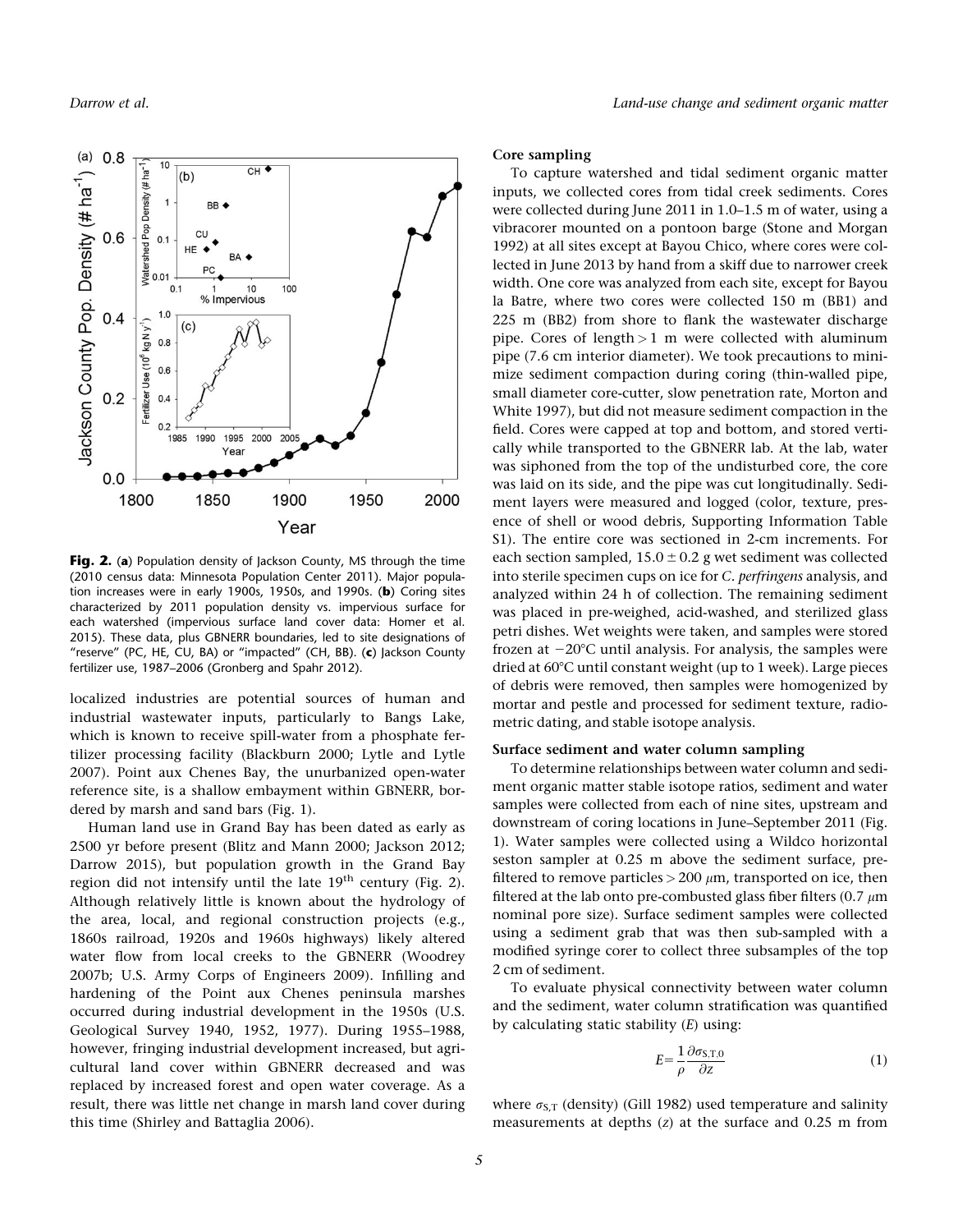the bottom, measured with a YSI-85 while on station. Increasing stratification is represented by negative or positive deviations from zero.

## Sediment texture analysis

Texture (grain size) was analyzed for each sediment sample by oxidizing organic material using  $12\%$  H<sub>2</sub>O<sub>2</sub>, wetsieving (63  $\mu$ m) to separate the sand fraction from fines, then using the pipette method (Folk 1974) to measure silt and clay fractions. Percentages of sand, silt, and clay were calculated as the proportion of total dry weight.

# Radiometric dating

Dry sediment samples were analyzed by Microanalytica, LLC (Miami, Florida) for particle-reactive radioisotopes 210Pb and <sup>137</sup>Cs. Down-core activities of <sup>210</sup>Pb and <sup>137</sup>Cs were measured using direct  $\gamma$ -assay through an intrinsic germanium well detector (Ortec $^{\circledast}$ ), calibrated with a NIST traceable standard (IAEA-RGU-1). Supported  $^{210}Pb$  is formed by in situ decay of 226Ra, rather than deposition of 210Pb from sinking particles. Supported <sup>210</sup>Pb was calculated by averaging activities of other <sup>226</sup>Ra daughter products ( $^{214}$ Pb and  $^{214}$ Bi) simultaneously with total  $^{210}$ Pb within each layer (Joshi 1987). Selected samples from each core were measured for radioisotopes, reaching depths of supported levels of  $210Pb$ , and filling in extra analyses to achieve exponential decay profiles where possible.

Because there was potential for varying sedimentation rates through time, and for varying sediment texture to affect measured isotope activities, dates were calculated for sediment layers using three methods when possible, including 137Cs first appearance, Constant Initial Concentration (CIC), and CIC normalized to sediment texture ( $CIC_{normal-  
ized}$ ) (compared in Supporting Information Fig. S1). We used  $137Cs$  first appearance to evaluate  $210Pb$ -derived dates. Nuclear weapons testing beginning in 1954 released bomb-derived <sup>137</sup>Cs into the atmosphere, which settled into sediments. Hence, where  $137Cs$  was detectable, the deepest detectable <sup>137</sup>Cs was assigned a date of 1954 (Corbett et al. 2006; Smith and Osterman 2014). A constant accumulation rate was assumed to estimate dates between the  $1954$   $^{137}Cs$  appearance and the surface, using the <sup>137</sup>Cs half-life of 30.17 yr.

For 210Pb dates, we used the CIC model to determine date at a given sediment depth according to Appleby and Oldfield (1983), assuming that the <sup>210</sup>Pb flux and sediment accumulation rates were constant and any variability in  $210Pb$  concentrations, with the exception of decay, was averaged by sedimentological processes. We then modified the CIC model to normalize total  $^{210}Pb$  for sediment texture by dividing total <sup>210</sup>Pb by percent fines (silt + clay) at each depth, as in Palinkas and Koch (2012) (details in Darrow 2015). Excess 2<sup>10</sup>Pb<sub>normalized</sub> was calculated by subtracting supported  $^{210}Pb_{normalized}$  from total  $^{210}Pb_{normalized}$  (Fig. 3). CRS dates (allowing for changing sedimentation rates) were calculated for each depth using  $^{210}Pb$  data according to Appleby and

Oldfield (1983) and Binford (1990). After comparing dates using all methods, we determined that texture-normalized <sup>210</sup>Pb dates and corresponding sedimentation rates using the CICnormalized model were the most reliable for this system.

#### Stable isotopes

To identify the modern sources of organic matter contributing to core sediments at each site, we measured C and N stable isotope ratios of WTP effluent and stormwater, suspended particulate matter from each site, and surface sediments.

Wastewater effluent was collected from three WTPs monthly near the study sites from May 2012 to May 2013. For stormwater, we conducted shoreline surveys for all actual and potential sources of pollution in May 2012, and Bayou Chico was the only tributary with drainage pipes/culverts visible above the water line. A subset of eight pollution sources in Bayou Chico was sampled for SPM during two time periods: May (dry weather) and June 2012 (within 24 h of a major storm event). WTP discharge and stormwater samples were sampled for stable isotopes using the same methods as for SPM from natural sources cited above.

Sediments and SPM on filters were dried in a  $60^{\circ}$ C oven until a constant weight was achieved (sediment) or for 24 h (SPM). To remove inorganic carbon, sediment samples were acidified by fuming with 12.1 N HCl, re-dried, homogenized and 50–80 mg was packed into silver capsules before  $\delta^{13}$ C analyses. Samples for  $\delta^{15}N$  were packed in tin capsules, and analyzed separately from  $\delta^{13}$ C samples because preliminary tests indicated that acid fumigation altered sediment  $\delta^{15}N$ (standard deviation  $\pm 1.02\%$  among 26 duplicate precharacterized samples). Samples were sent to the University of California Davis Stable Isotope Facility for analysis, where  $\delta^{13}$ C and  $\delta^{15}$ N and organic C and N content were determined by continuous flow isotope ratio mass spectrometry (Elementar Vario EL cube elemental analyzer coupled to a Sercon 20-20 IRMS).  $\delta^{13}$ C and  $\delta^{15}$ N were measured relative to international standards (Vienna PeeDee Belemnite and atmospheric  $N_2$ , respectively). Reproducibility for 10 sediment samples analyzed in duplicate was  $0.66\%$  and  $0.22\%$ for  $\delta^{13}$ C and  $\delta^{15}$ N, respectively. Reproducibility for five SPM samples analyzed in duplicate was  $0.04\%$  and  $0.13\%$  for  $\delta^{13}$ C and  $\delta^{15}$ N, respectively.

# Microbial indicator sampling

Wet sediment samples were analyzed for C. perfringens using a most-probable number quantification with iron-milk medium (Abeyta 1983; Abeyta et al. 1988). Briefly, 15 g sediment was diluted 1 : 10 with phosphate-buffered saline and vigorously stirred, pipetted into prepared iron-milk medium in a 5-tube multiple dilution series, and incubated in a  $45.0^{\circ}$ C water bath for 18–24 h. Positive tubes (indicated by "stormy fermentation") were counted and the most-probable number estimated using an MPN table (U.S Food and Drug Administration 2010).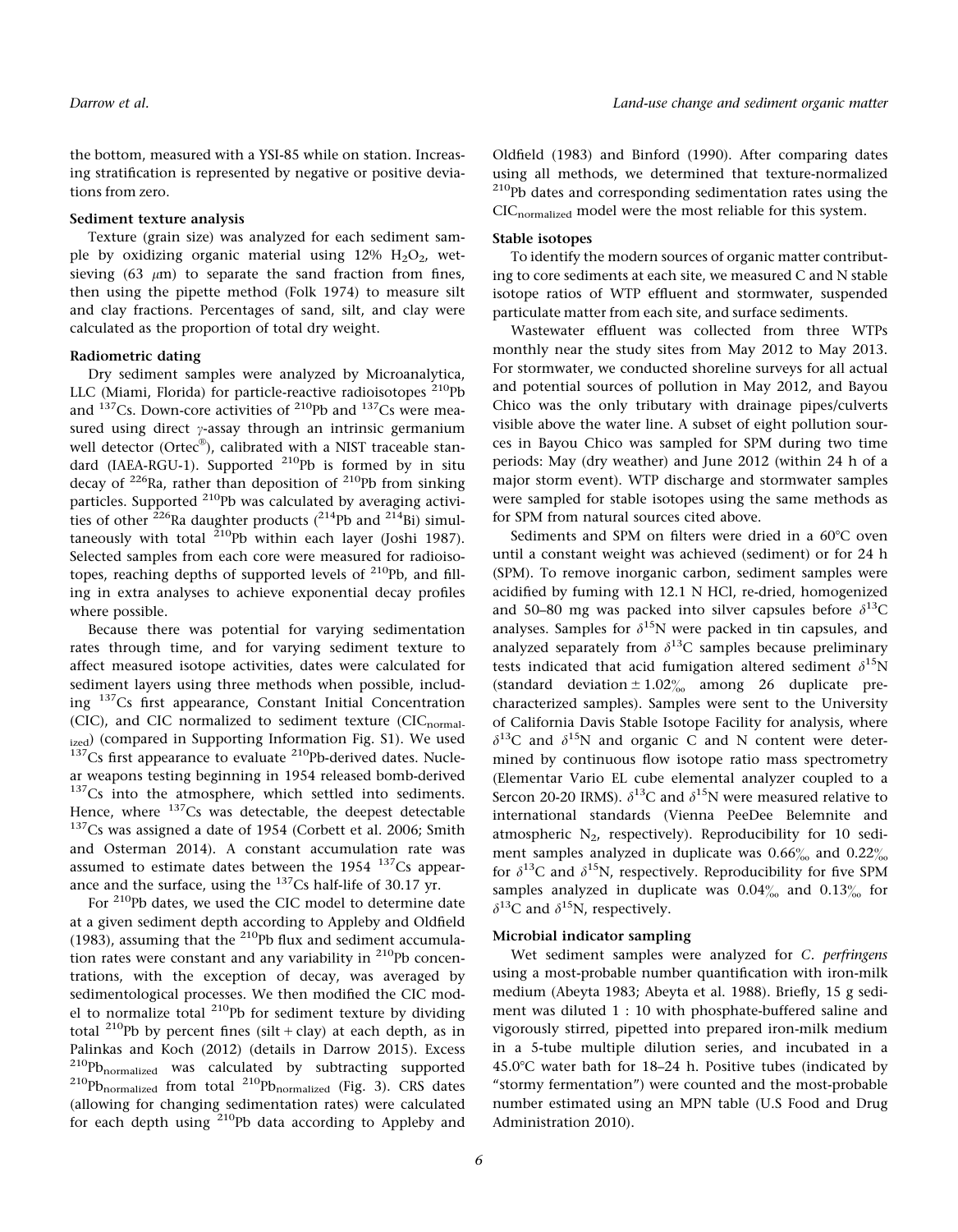

Fig. 3. Total and excess <sup>210</sup>Pb activity (disintegrations per minute per gram dry sediment, dpm g<sup>-1</sup>), normalized for sediment texture (silt + clay content, see "Methods" section) vs. depth down-core at each site ((a) PC: Point aux Chenes Bay, (b) BB1: Bayou la Batre 1, (c) BB2: Bayou la Batre 2, (d) HE: Bayou Heron, (e) CU: Bayou Cumbest, (f) BA: Bangs Lake, (g) CH: Bayou Chico). Excess <sup>210</sup>Pb<sub>normalized</sub> (Total – Supported <sup>210</sup>Pb<sub>normalized</sub>) was used to calculate sediment accumulation rates and dates using an exponential regression (Table 2). Mean sediment accumulation rate is inset on lower right for each site. \*Calculated accumulation rate for BA may be inaccurate due to contamination by phosphogypsum –processing facility, artificially elevating <sup>210</sup>Pb (see "Discussion" for details).

## Data analysis

To test whether C. perfringens inputs exceeded losses at the different sites and at different times, we measured deviations from an exponential decline down-core assuming a constant rate of diagenesis or senescence of C. perfringens down-core (constant net rate of decay  $=$  inputs – outputs). If surface inputs were constant through time, a non-conservative species would be expected to decay exponentially (Berner 1980). To compare decay rates in C. perfringens concentrations among sites, we performed linear regression on ln-transformed C. perfringens concentrations vs. sediment depth and tested for homogeneity of slopes. We then conducted analysis of covariance (ANCOVA) followed by post-hoc Tukey's tests on sites with homogeneous slopes to test for differences in surface C. perfringens concentrations (intercept). To estimate correlations between core parameters among sites, we used a linear mixed model approach using the lmer function within the lme4 package (v.1.1-7, Bates et al. 2014 in R) (R Core Development Team 2015). p-values were determined using type III ANOVA with the Satterthwaite approximation for denominator degrees of freedom in the lmerTest package

v.2.0-2.5 in R. We used a linear mixed model with site as a random effect to estimate correlations between C. perfringens (fixed effect) and  $\delta^{15}N$  levels. Similarly, we used lmer and lmerTest to estimate correlations between %TN and other parameters within cores, with site as a random effect. For correlations between water column and sediment isotope values across all sites, we used Pearson's r. Significance of results was determined using  $\alpha$  = 0.05 for all tests.

For principal components analysis, sediment core data were ln-transformed, and data were normalized to the mean for each parameter. Data were subjected to principal components analysis using the correlation matrix. Significant factors were selected based on eigenvalues > 1 (Reid and Spencer 2009).

# Results

#### Radiometric dating

The CIC<sub>normalized</sub> method estimated dates for PC, HE, CU, BB1, and CH for approximately 1920—present day, based on mean 210Pb-derived sedimentation rates adjusted for sediment texture, and verified using first appearance of  $^{137}Cs$  (Fig. 3;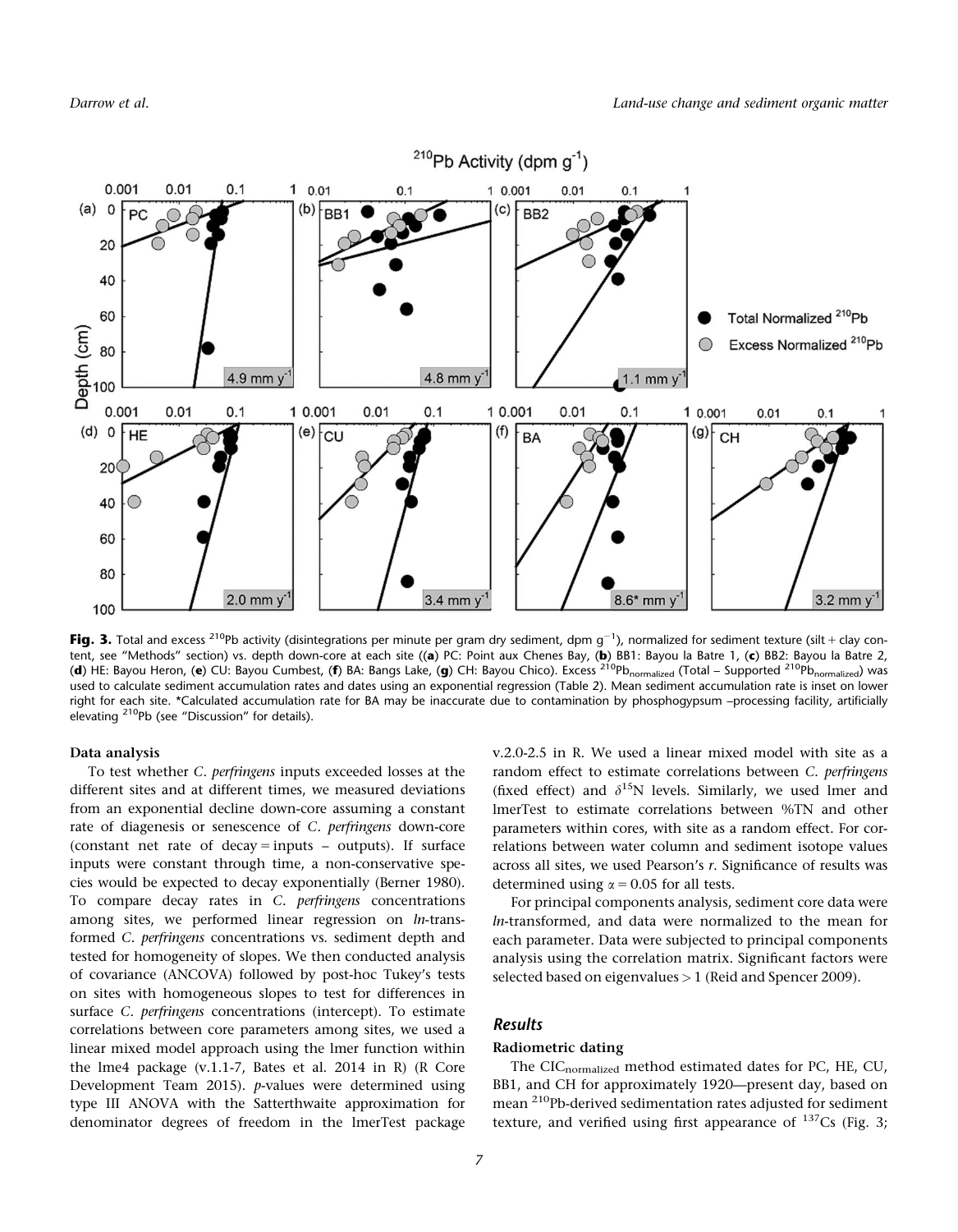**Table 2.** Regression parameters for excess texture-normalized  $^{210}Pb$  (<sup>210</sup>Pb<sub>normalized</sub>) vs. sediment depth (Fig. 3). Exponential model used the form  $y = ae^{-bx}$ ;  $y = exeess$   $2^{10}Pb_{normalized}$  $x =$  sediment depth (cm);  $a$  (y-intercept) and  $b$  (slope) parameters are noted in table. AR is mean sediment accumulation rate calculated according to:  $AR = \frac{-\lambda}{b}$  where  $\lambda$  is the decay constant of <sup>210</sup>Pb = 0.03114 yr<sup>-1</sup>, and b is the slope of the exponential decay model.

| <b>Site</b>          | a     | b     | 2    | р         | AR<br>$(cm yr^{-1})$ |
|----------------------|-------|-------|------|-----------|----------------------|
| Point aux Chenes Bay | 0.015 | 0.064 | 0.73 | 0.01      | 0.49                 |
| Bayou la Batre 1     | 0.093 | 0.065 | 0.68 | 0.02      | 0.48                 |
| Bayou la Batre 2     | 0.179 | 0.290 | 0.71 | < 0.01    | 0.11                 |
| Bayou Heron          | 0.047 | 0.156 | 0.72 | < 0.01    | 0.20                 |
| <b>Bayou Cumbest</b> | 0.034 | 0.102 | 0.88 | < 0.01    | 0.34                 |
| <b>Bangs Lake</b>    | 0.027 | 0.036 | 0.84 | < 0.01    | 0.86                 |
| Bayou Chico          | 0.162 | 0.098 | 0.87 | ${<}0.01$ | 0.32                 |

Table 2, Supporting Information Fig. S1). Sediment texture  $(silt + clay content)$  was important to determining dates of sediment in cores because of variability in percent fines (generally increasing) down-core (Supporting Information Table S1). Bulk densities increased down-core at all sites, except for tidal creek site CH, which did not have a major change in bulk density with depth (Supporting Information Table S1).

For most sites, sediment dates calculated using <sup>137</sup>Cs were within the error range of dates calculated using CIC<sub>normalized</sub> (based on  $^{210}Pb$ ), giving confidence to the CIC<sub>normalized</sub> method for these shallow systems with varying sediment type (Supporting Information Fig. S1).  $137Cs$  dates did not align with CIC<sub>normalized</sub> or CIC dates at BB2, even though the CIC<sub>normalized</sub> trendline was significant (Table 2; Fig. 3c, Supporting Information Fig. S1c). Cores from two sites (PC, CH) did not have measurable  $137Cs$ , so  $137Cs$  could not be used alone for dating at these sites. At the Bangs Lake (BA) site,  $137Cs$  was high to 18– 20 cm (Supporting Information Table S1), and did not have a subsurface peak, but decreased exponentially from the surface. Excess<sup>210</sup>Pb had a subsurface peak near 10 cm at BA, indicating possible non-atmospheric sources of radionuclides that interfered with estimating dates for the BA core.

## Sediment accumulation rates

Mean sediment accumulation rates based on  $^{210}Pb_{normalized}$ ranged from 0.11 cm  $yr^{-1}$  (BB2) to 0.86 cm  $yr^{-1}$  (BA) (Table 2; Fig. 3). Open water sites (BB1, BB2, PC) had similar accumulation rates (mean  $0.36$  cm yr<sup>-1</sup>) to tidal creek sites (HE, CU, BA, CH, 0.43 cm  $yr^{-1}$ ). When tidal creek site BA was excluded based on possible radionuclide contamination (see "Discussion" section), open water sites had a higher mean sediment accumulation rate than tidal creeks (HE, CU, CH, mean =  $0.28$  cm yr<sup>-1</sup>).

 $^{210}Pb_{normalized}$  activity in sediments decreased exponentially with depth at all sites, reaching background ("supported") levels between 19 cm and 39 cm (Fig. 3). There was some evidence of physical mixing in the top of the Bayou Chico core (Fig. 3g), with excess  $^{210}Pb$ <sub>normalized</sub> activity varying to about 10 cm. Below 10 cm depth at CH,  $^{210}Pb$ <sub>normalized</sub> decreased logarithmically, allowing extrapolation of dates for the top 10 cm of the core.

# Down-core organic matter profiles

Percent total organic carbon content (%TOC) in sediments ranged from 0.076 (HE) to 2.60 (CH) %TOC (Fig. 4). %TOC was highest and showed greater variation down-core at tidal creek sites compared to open-water reference sites, but did not differ between reserve sites and more impacted sites off the reserve (Fig. 4; Table 3). All tidal creek sites had maximum %TOC mid-core, which was most pronounced at HE and CU between 20 cm and 40 cm depth (early 1900s). CH had high %TOC throughout, and open water sites PC, BB1, and BB2 had low and less variable %TOC than tidal creek sites.

%TN did not differ on average between tidal creek sites compared to open-water reference sites, or at impacted (CH, BB) compared to reserve sites because of high within-core variability (Table 3). Most tidal creek sites had high surface %TN, decreasing with depth (Fig. 4), and sediment %TN at urbanized tidal creek site CH was two times higher than other tidal creek sites. Open water site BB1 had maximum %TN between 20 cm and 40 cm (estimated 1950–1975), and BB2 (nearest the present-day WTP outfall) had higher %TN than the open-water sites PC and BB1.

Sediment C : N showed similar down-core trends to %TOC profiles (Fig. 4). C : N was higher at creek than open water sites, but was similar between impacted and reserve sites (Table 3). C : N maxima were observed at tidal creek sites at the same depths as high %TOC sections noted above, but open-water sites did not have prominent down-core C : N changes, other than a maximum C : N at the open-water site PC at the deepest depth (80 cm,  $\sim$  1850, Fig. 4).

# Down-core stable isotope ratios

 $\delta^{13}$ C was the parameter explaining the most variability among core samples in the principal components analysis (Fig. 5, PC1 = 58.6% variability, loading for  $\delta^{13}C = 0.98$ ). Open water sites had higher  $\delta^{13}$ C values on average than tidal creek sites (Table 3), and for example, reserve sites PC (open) and HE (creek) were differentiated primarily by  $\delta^{13}C$ (Fig. 5). Open water sites BB1, BB2, and PC had down-core  $\delta^{13}$ C profiles near  $-22 \pm 1\%$ , indicating relative marine influence, while  $\delta^{13}C$  in sediments from tidal creeks were lower (mean  $-24\%$  to  $-25\%$ ), consistent with terrestrial or needle rush (Juncus roemerianus) inputs (Fig. 4). There were periods of major shifts in  $\delta^{13}$ C at tidal creek sites, but  $\delta^{13}$ C did not help differentiate impacted vs. reserve sites (Figs. 4, 5; Table 3). At tidal creek sites CU, HE, and BA lower  $\delta^{13}C$  (CU, HE:  $-27\%$  to  $-29\%$ ; BA:  $-25\%$  was found in deeper layers, increasing toward the surface, with a change in values near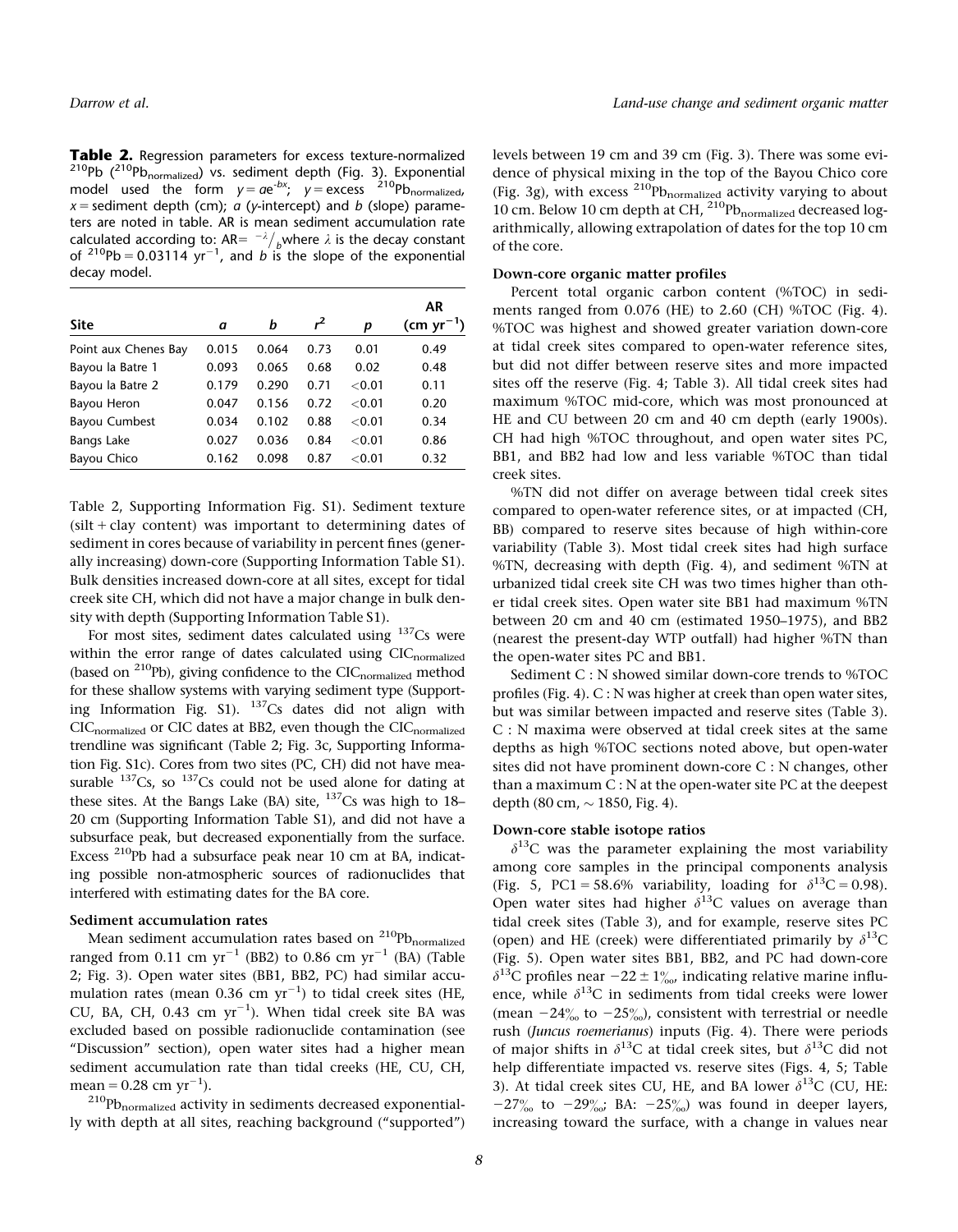

Fig. 4. Down-core profiles of sediment %TOC, %TN,  $\delta^{13}$ C,  $\delta^{15}$ N, C. perfringens, and molar C : N with sediment depth. Estimated date (CIC<sub>normalized</sub> method) on right-hand y-axis. Open-water sites (top to bottom: (a) PC, (b) BB1, (c) BB2), followed by tidal creek sites ((d) HE, (e) CU, (f) BA, (g) CH). Gray shaded bars where changes in sediment grain size, %TOC and C : N were noted, possibly hurricane event layers. For C. perfringens, lower and upper detection limits indicated by vertical dashed lines; samples below detection limits: white symbols. Significant regressions have lines of best fit as solid lines; dashed lines of best fit are used to demonstrate non-steady state periods.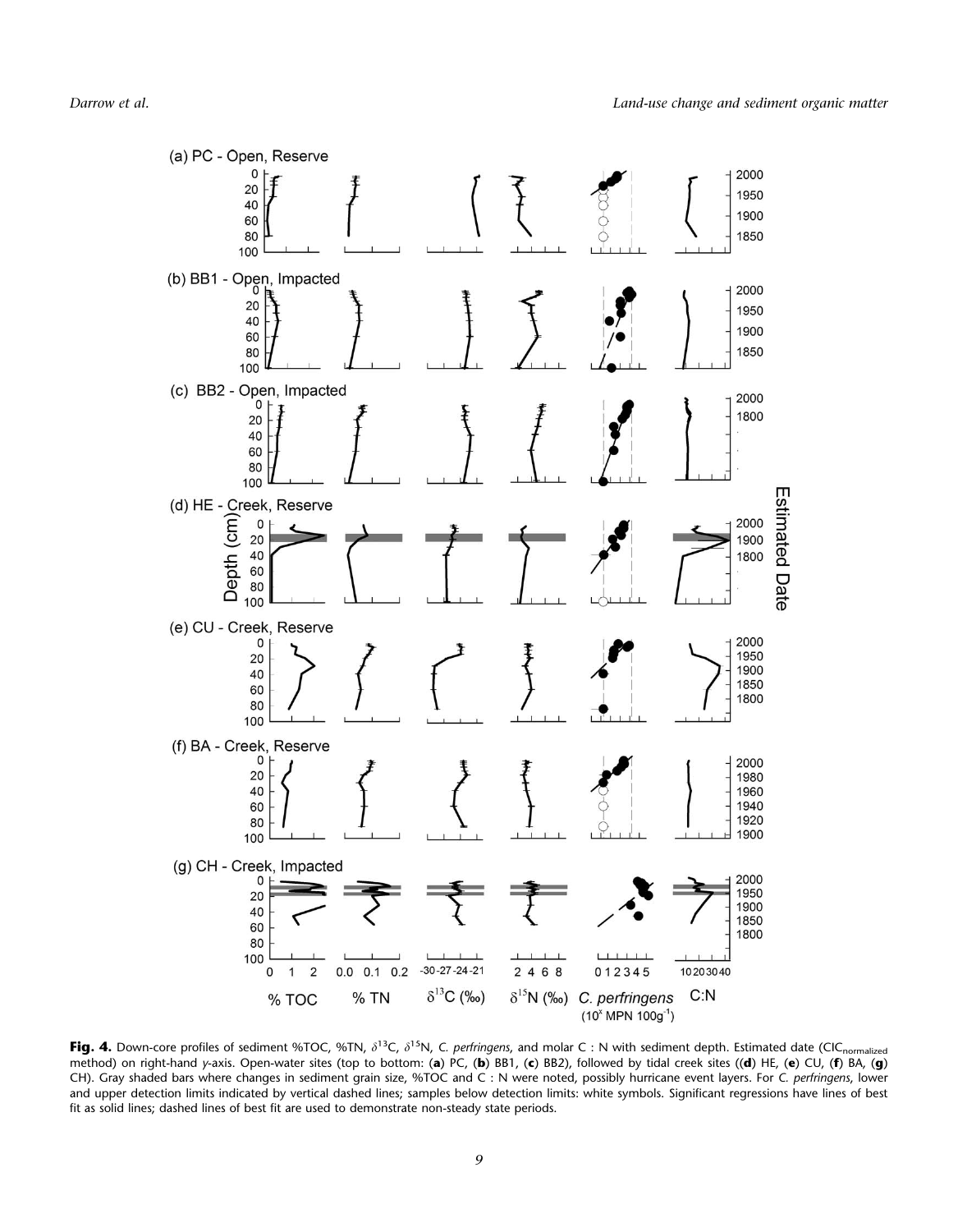**Table 3.** Comparison of mean  $(\pm$  SE) sediment core characteristics between (a) tidal creek (HE, CU, CH) and open water sites (PC, BA, BB1, BB2) and (b) impacted (CH, BB1, BB2) and reserve sites (PC, HE, CU, BA).

| (a) | <b>Parameter</b> | Creek             | Open              |
|-----|------------------|-------------------|-------------------|
|     | %TOC             | $1.38 \pm 0.18$   | $0.51 \pm 0.16$   |
|     | %TN              | $0.081 \pm 0.014$ | $0.05 \pm 0.01$   |
|     | C: N             | $20.39 \pm 0.82$  | $11.55 \pm 0.71$  |
|     | $\delta^{13}C$   | $-25.45 \pm 0.53$ | $-22.74 \pm 0.47$ |
|     | $\delta^{15}$ N  | $3.46 \pm 0.60$   | $3.70 \pm 0.52$   |
|     | C. perfringens   | $7.13 \pm 1.44$   | $5.18 \pm 1.24$   |
| (b) |                  | Impacted          | Reserve           |
|     | %TOC             | $0.88 \pm 0.35$   | $0.88 \pm 0.30$   |
|     | %TN              | $0.067 \pm 0.018$ | $0.061 \pm 0.015$ |
|     | C: N             | $13.3 \pm 2.8$    | $16.9 \pm 2.5$    |
|     | $\delta^{13}C$   | $-23.52 \pm 1.03$ | $-24.20 \pm 0.90$ |
|     | $\delta^{15}$ N  | $4.46 \pm 0.33$   | $2.95 \pm 0.28$   |
|     | C. perfringens   | $8.15 \pm 0.95$   | $4.41 \pm 0.82$   |

20–40 cm depth ( $\sim$  1950) concomitant with maxima in %TOC (Fig. 4).  $\delta^{13}$ C in sediments from Sites BB1 and BB2 near the WTP outfall decreased by about  $0.5\%$  toward the surface (approx. 1960 to present).  $\delta^{13}$ C in sediments at urbanized tidal creek CH was intermediate, ranging from  $-24\%$  to  $-26\%$ with no observable down-core pattern.

While there were no substantial differences in  $\delta^{15}N$  between creek and open water sites, on average,  $\delta^{15}$ N values in sediments at impacted sites were higher than at reserve sites, (Table 3).  $\delta^{15}N$  was higher at wastewater outfall sites BB1 and BB2, and urbanized tidal creek site CH (average  $4.07-5.10\%$ ) compared to the open-water reserve site PC  $(2.34 \pm 0.23\%)$ . Tidal creek sites CU, BA, and HE had intermediate  $\delta^{15}N$  values in sediments, ranging 2.85–3.47% (Fig. 4).  $\delta^{15}N$  decreased with depth at human-impacted sites BB1, BB2, and CH, while reserve tidal creek sites showed no pattern down-core. At tidal creek sites HE and BA,  $\delta^{15}N$  became lower near 20 cm, then higher again toward the surface, with these shifts of  $0.5-0.6\%$ in the same depth layers as previously noted shifts in %TOC, %TN, and  $\delta^{13}$ C.

#### Microbial indicator

While open-water and tidal creek sites were not different, C. perfringens explained a substantial amount of the variability among sites (loading for principal component  $2 = 0.97$ , Fig. 5), with higher densities in sediments at impacted sites compared to reserve sites (Figs. 4, 5; Table 3b). In surface sediments, C. perfringens densities were high near known sewage impacted sites (BB1 and BB2, 9.2  $\times$  10<sup>3</sup> MPN 100  $\rm{g}^{-1}$ ), and densities were up to 10 times higher at urbanized Bayou Chico (1.3  $\times$  $10^4$  MPN 100  $g^{-1}$ , Fig. 4) than in sediments at less impacted tidal creek sites (HE: 2.4  $\times$  10<sup>3</sup> MPN 100 g<sup>-1</sup>). *C. perfringens* was

ubiquitous (>  $10^4$  MPN 100  $g^{-1}$  sediment) throughout the 40 cm of the CH core. Among other sites, C. perfringens densities typically decreased exponentially with sediment depth (Fig. 4, linear regression of lnC. perfringens vs. depth;  $p < 0.03$ for all). Open-water reference site PC had the lowest surface concentrations of *C. perfringens* (4.9  $\times$  10<sup>2</sup> MPN 100 g<sup>-1</sup>), which decreased with depth to below detection limits at 14 cm and deeper (1990 and earlier). At HE and BB2, C. perfringens had higher concentrations deeper in the core than expected based on exponential decay alone. Cores from CH, CU, and BB1 showed non-steady-state behavior of C. perfringens, with periods of time that had major deviations from an exponential declining pattern down-core.

## Surface sediment and suspended matter connectivity

Mean  $\delta^{13}$ C and  $\delta^{15}$ N values in surface sediments at upstream and downstream locations at each site were correlated with mean stable isotope values in bottom water SPM ( $\delta^{13}C$ :  $r = 0.75$ ,  $p = 0.01$ ;  $\delta^{15}N$ :  $r = 0.82$ ,  $p < 0.01$ , Fig. 6). Sediment  $\delta^{13}C$  was higher by 2.99  $\pm$  0.32% relative to SPM, with  $\delta^{13}C_{SPM-Sed}$  ranging from  $-1.70\%$  (Chico Upstream) to  $-4.64\%$  (Cumbest



Fig. 5. Principal components analysis: C. perfringens, %TOC, %TN,  $\delta^{13}$ C,  $\delta^{15}$ N, % sand, % water. Symbols represent sediment core samples from different sites. Component 1 explained 58.6% of the variance (eigenvalue =  $3.29$ ); Component 2 explained  $38.1\%$  of the variance (eigenvalue = 2.14). Component 1 was primarily explained by  $\delta^{13}C$ (loading  $= 0.98$ ), and Component 2 was primarily explained by C. perfringens (loading = 0.97).  $\delta^{13}$ C separated open water (PC, BB1, BB2) from tidal creek sites (CH, CU, HE), with BA intermediate. C. perfringens separated reserve (PC, HE, BA) from impacted sites (CH, BB1, BB2) with site CU intermediate.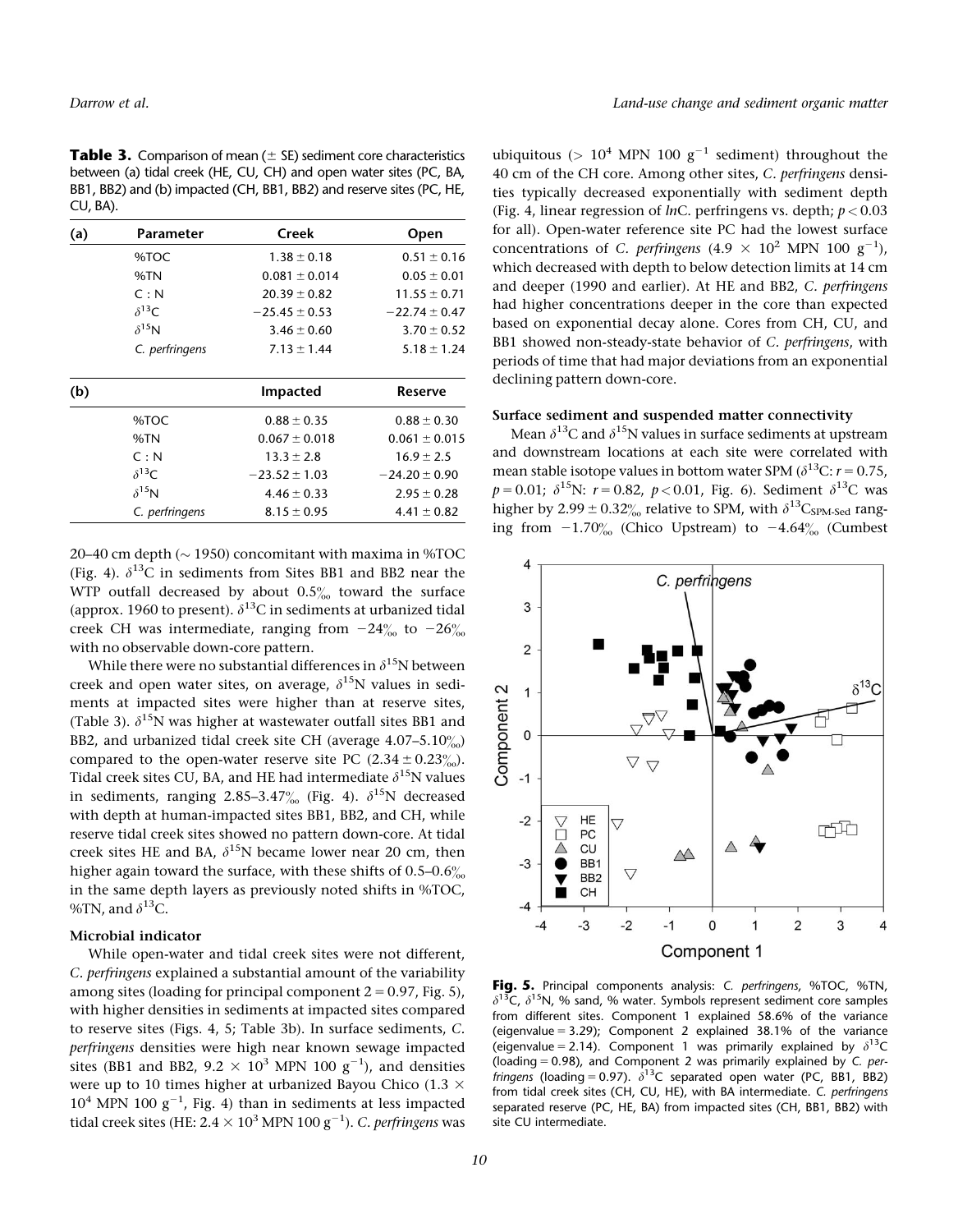Upstream) (Table 4). In contrast, sediment  $\delta^{15}N$  was lower by  $2.11 \pm 0.11\%$  relative to SPM, with  $\delta^{15}N_{SPM-Sed}$  ranging from 0.22 (Heron Upstream) to  $4.91\%$  (Bangs). Of the physical factors analyzed (stratification, salinity, temperature, water depth, TOC, and TN content), the difference between SPM and sediment  $\delta^{15}N$  was most strongly negatively correlated with static stability (stratification) of the water column  $(r = -0.62,$  $p = 0.08$ ), while  $\delta^{13}C_{SPM-Sed}$  was most strongly correlated with SPM TOC content ( $r = 0.60$ ,  $p = 0.09$ ), TN content ( $r = 0.60$ ,  $p = 0.09$ ), and C : N ( $r = 0.59$ ,  $p = 0.1$ ). Stratification was greatest at HEU and lowest at wind-dominated sites PC and BA (Table 4).

# Organic source indicators

Treated wastewater from all three WTPs had similar mean  $\delta^{13}$ C and C : N values, ranging from  $-23.07\%$  to  $-23.77\%$ and 6.08–6.33, respectively. Annual mean  $\delta^{15}N$  in WTP effluent was facility-specific, varying from  $3.57\%$  (Pascagoula) to  $8.27\%$  (Bayou la Batre) (Supporting Information Table S2). Stormwater SPM flowing into Bayou Chico had lower  $\delta^{13}C$ , higher C : N, and intermediate  $\delta^{15}N$  compared to wastewater effluent (Supporting Information Table S2).

Sediment core N and C were correlated across sites, with highest values of both at urbanized tidal creek CH (Fig. 7). %TN had a significant fixed effect on %TOC (%TOC =  $14.13*$ (%TN) – 0.01068;  $F_{1,72} = 75.8$ ,  $p < 0.001$ , Fig. 7a),  $\delta^{13}C$  $(\delta^{13}C = 14^{\star}(\% \text{TN}) - 24.74; F_{1,72} = 7.38, p < 0.01$ , Fig. 7b), and C. perfringens (lnC. perfringens =  $57.3*(\%TN) + 2.36$ ,  $F_{1,72} =$ 21.4,  $p < 0.001$ , Fig. 7c). The random effect of site was significant in each linear mixed model, demonstrating the importance of site-specific N and C sources. C. perfringens and %TN values were low at reserve sites PC and HE, but both values were high at CH (Fig. 7c). Two potential wastewater indicators, C. perfringens and  $\delta^{15}N$ , were correlated across sites  $(\delta^{15}N = 0.055*$  ln*C. perfringens* + 3.245;  $F_{1,66} = 3.933$ ,  $p =$ 0.05; site included as random factor; Fig. 8).

For sediment samples that were successfully dated, C accumulation rates (sediment accumulation rate \* bulk density \* % TOC) varied among sites and through time (Supporting Information Fig. S2). Sediment layers prior to 1960 had significantly higher TOC accumulation rates than sediment layers post-1960 (ANOVA,  $F_{1,35} = 9.2$ ,  $p < 0.01$ ). Since approximately 1960, tidal creek TOC accumulation rates have declined to rates similar to open water sites, except for Bayou Chico, which had TOC accumulation rates up to three times higher than reserve tidal creek sites HE and CU (Supporting Information Fig. S2).

# **Discussion**

There have been major changes in the sources and quantities of organic matter and N delivered to tidal creeks and open waters in and around the Grand Bay estuary system in the northern Gulf of Mexico during the past 100 yr. These changes can be attributed to (1) historical alterations to the hydrology of tidal creek watersheds, and (2) increases in the number and



**Fig. 6.** Mean values for (a)  $\delta^{13}$ C and (b)  $\delta^{15}$ N of organic matter from surface sediments (y-axes) plotted against values from suspended particulate matter (SPM; x-axes) for locations downstream or upstream (indicated by UP in the legend) from each of the coring sites. Each point is an average of three replicate samples for sediment and SPM. Samples were collected in May–September 2011. SPM had consistently lower  $\delta^{13}$ C and higher  $\delta^{15}$ N than sediments, as indicated by 1 : 1 lines (dashed). Upstream sites had lower  $\delta^{13}$ C than downstream sites, but upstream-downstream patterns were not evident for  $\delta^{15}N$ .

magnitude of wastewater discharges into tidal creeks and open waters. We linked these processes to land-use change by relating the timing of compositional changes recorded in sediments to population increases and known historical events (Figs. 2, 3; Table 5). Use of multiple indicators provided a powerful and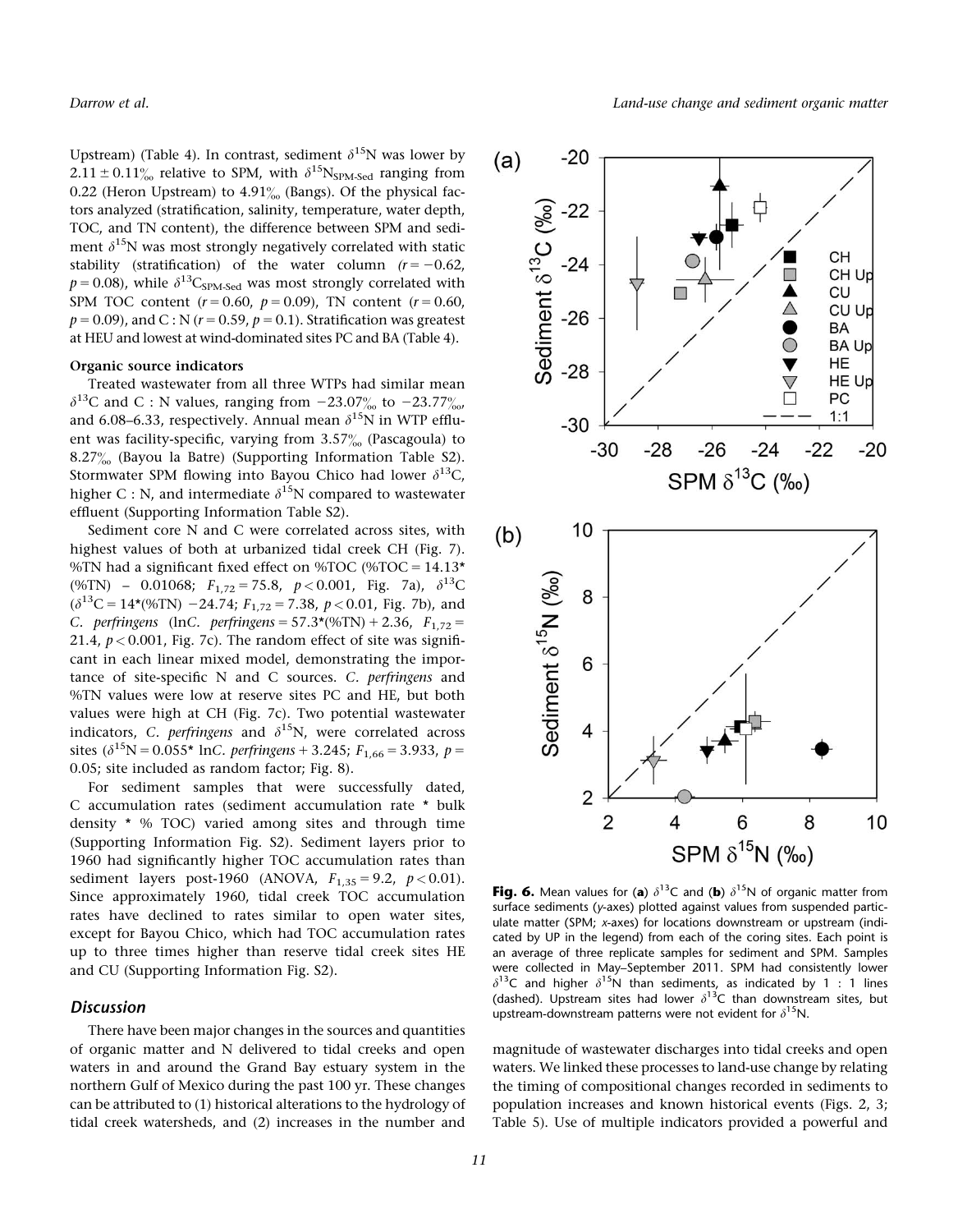Table 4. Environmental parameters for water column (June–September 2011,  $n = 8$  dates) and stable isotope ratio differences between bottom water SPM and surface sediments ( $n=3$  dates).  $\delta^{13}C_{\rm SPM\text{-}Sed}$  was correlated with temperature ( $r=0.60$ ), SPM C content (r = 0.60), SPM N content (r = 0.60), and SPM C : N (r = 0.59).  $\delta^{15}N_{\rm SPM-Sed}$  was negatively correlated with static stability (stratification) ( $r = -0.62$ ).

| <b>Site</b> | Depth (m)       | Salinity       | Temp (°C)      | <b>Static stability</b> | $\delta^{13} \textsf{C}_{\mathsf{SPM}\text{-}\mathsf{Sed}}$ | $\delta^{15} \mathsf{N}_{\mathsf{SPM}\text{-}\mathsf{Sec}'}$ |
|-------------|-----------------|----------------|----------------|-------------------------|-------------------------------------------------------------|--------------------------------------------------------------|
| BA          | $0.65 \pm 0.07$ | $22.5 \pm 1.1$ | $30.3 \pm 0.7$ | $0.0002 \pm 0.0004$     | $-2.87$                                                     | 4.91                                                         |
| BAU         | $0.71 \pm 0.03$ | $22.9 \pm 1.1$ | $29.3 \pm 0.5$ | $0.0007 \pm 0.0005$     | $-2.86$                                                     | 2.24                                                         |
| <b>CH</b>   | $0.86 \pm 0.12$ | $22.1 \pm 2.0$ | $30.4 \pm 0.5$ | $0.0010 \pm 0.0004$     | $-2.74$                                                     | 1.80                                                         |
| <b>CHU</b>  | $0.24 \pm 0.03$ | $21.0 \pm 1.8$ | $32.0 \pm 0.9$ | $0.0020 \pm 0.0020$     | $-1.70$                                                     | 2.09                                                         |
| <b>CU</b>   | $0.69 \pm 0.05$ | $22.9 + 1.3$   | $29.5 \pm 0.5$ | $0.0006 \pm 0.0005$     | $-4.64$                                                     | 1.77                                                         |
| <b>CUU</b>  | $0.81 \pm 0.05$ | $21.0 \pm 1.2$ | $30.2 \pm 0.5$ | $0.0022 \pm 0.0014$     | $-2.11$                                                     | 2.43                                                         |
| HE.         | $0.50 \pm 0.05$ | $21.8 \pm 1.4$ | $29.2 \pm 0.4$ | $0.0009 \pm 0.0006$     | $-3.49$                                                     | 1.51                                                         |
| <b>HEU</b>  | $1.61 \pm 0.07$ | $21.3 \pm 1.0$ | $30.0 \pm 0.6$ | $0.0047 \pm 0.0016$     | $-4.11$                                                     | 0.22                                                         |
| PC          | $1.38 \pm 0.05$ | $23.5 \pm 1.7$ | $29.7 \pm 0.7$ | $0.0002 \pm 0.0001$     | $-2.34$                                                     | 2.03                                                         |
| Mean        | $1.15 \pm 0.15$ | $22.1 \pm 0.3$ | $30.1 \pm 0.3$ | $0.00138 \pm 0.0005$    | $-2.99 \pm 0.32$                                            | $2.11 \pm 0.11$                                              |

explicit identifier of organic matter source shifts, and demonstrated that wastewater has become a dominant N and C source to urbanizing sites as land use changed in the Grand Bay region. The effects of land-use change on TOC and TN inputs were more detectable in the sediment record at tidal creeks than at open water sites, despite historically higher sediment TOC and TN naturally occurring in tidal creek sites. Hence, tidal creeks were a sensitive recorder of information on anthropogenicdriven change in the Grand Bay estuary.

#### Hydrological alterations to watersheds

Patterns in sediment organic matter composition reflected changes in relative terrestrial influences and anthropogenic sources to the system. Major shifts in sediment %TOC, C : N, and organic C sources ( $\delta^{13}$ C) occurred during the same time period (1920s–1930s) in two tidal creeks (CU, HE, Table 5), indicating an ecosystem-level response to watershed alteration, because the two creeks were in separate sub-watersheds (W. Wu, unpubl.). Increased terrestrial organic matter inputs to sediments in the early  $20<sup>th</sup>$  century were aligned in time with increased population growth (Fig. 2), construction of the railroad (1860s), Highway 90 (1920s), and Interstate-10 (1960s), which may have caused increased terrestrial runoff due to increased impervious surface. Accordingly, evidence for decreased terrestrial (upland) inputs (higher  $\delta^{13}C$ , decreasing C : N, %TOC and C accumulation rate) was detected in sediments during time periods after placement of railroad and highway berms, which reduced headwater flow from Franklin Creek (U.S. Army Corps of Engineers 2009).

These major modifications through the  $20<sup>th</sup>$  century drastically reduced C burial by tidal creeks. Similar changes were observed later (mid-1960s, Table 5) at Bangs Lake (BA), when marshes were filled and converted to industrial areas (Eleuterius 1973), although the total marsh cover throughout GBNERR did not change during this time (Shirley and Battaglia 2006). A 40% reduction in agricultural land in the GBNERR watershed since the 1950s (Shirley and Battaglia 2006) and conversion to forest may also help explain relative reductions in organic content of sediments seen in our data at CU and HE. Previous studies using sediment cores have also shown declines in delivery of terrestrial sediments downstream after highway and dam construction upstream (Allison et al. 2007; Smith et al. 2013) and marsh/tidal creek systems expanding and contracting due to land clearing and later cessation of agricultural activity (Kirwan et al. 2011). Although TOC burial declined, organic matter was retained and processed in situ rather than transported to open water areas, and tidal creeks better preserved the changing signatures of C and N sources associated with land-use change.

#### Wastewater sources of organic matter

Major changes in N source were attributable to humanderived wastewater at sites with higher population densities, but these changes were not seen at less altered reserve sites. Comparing organic source indicators to %TN allowed us to test for N-specific source relationships and determine whether indicator values were driven by similar processes among sites. Temporal and spatial increases in %TN, fecal indicator microbes, and  $\delta^{15}N$  values in sediments (Table 5; Fig. 7) suggest wastewater as the dominant N source that increased historically relative to land-use intensity among sites. In response to major population growth in the 1950s–1960s (Fig. 2), Pascagoula and Bayou la Batre installed wastewater treatment infrastructure. Historical increases in wastewater inputs were most obvious at Bayou la Batre, where cores showed concurrent increases in  $\delta^{15}N$  and C. perfringens, from the time direct sewage outfall began in 1972 (NPDES Permit AL0022632 1999-2004). Both BB sites had historically high  $\delta^{13}$ C values, which then decreased toward the sediment surface as organic matter mixed with more WTP effluent through time (Supporting Information Table S2, Fig. 7b). High  $\delta^{15}N$  values and C. perfringens densities in BB sediments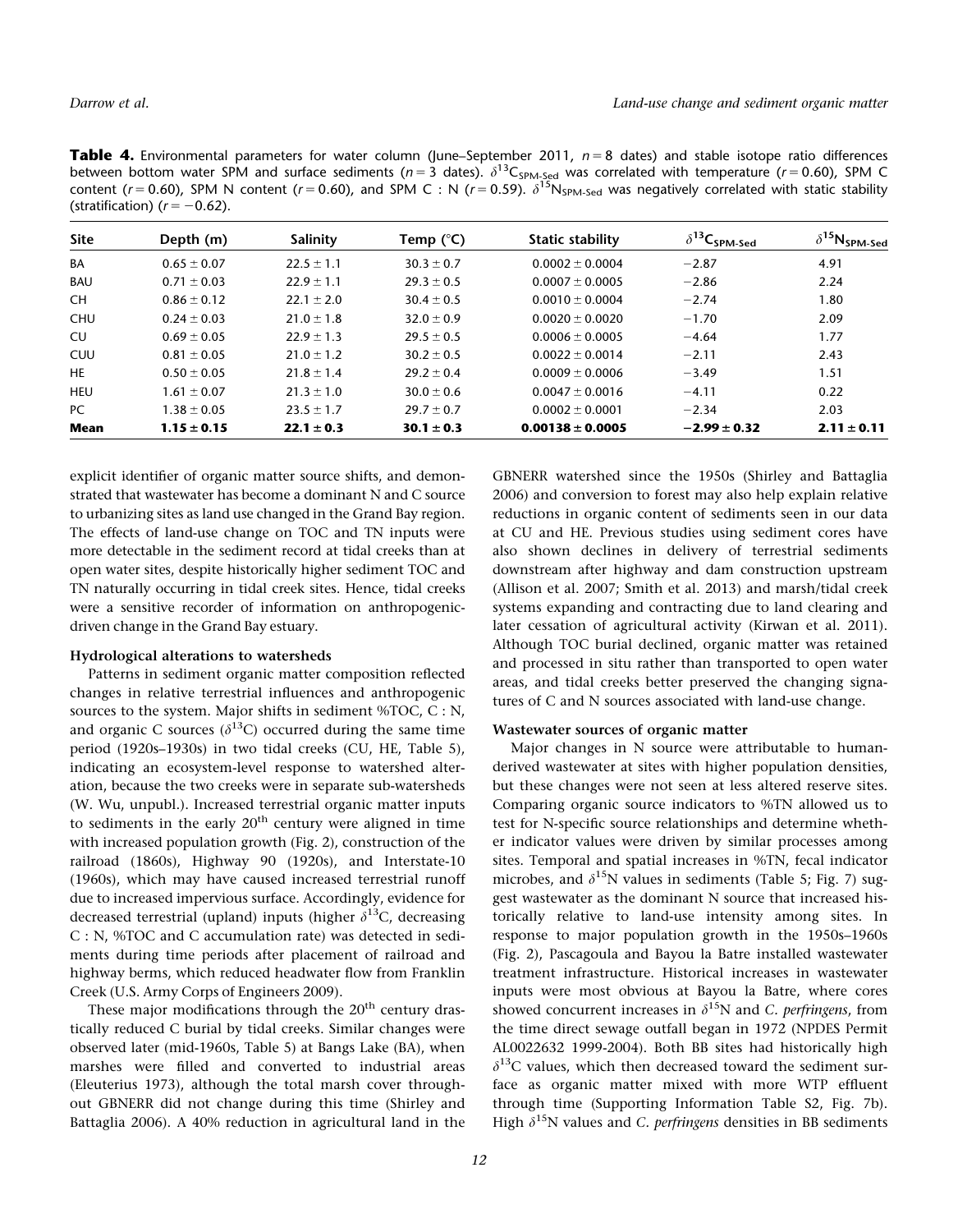

Fig. 7. Comparisons between sediment core characteristics ((a) %TOC, (b)  $\delta^{13}$ C, (c) C. perfringens, (d) C : N, (e)  $\delta^{15}$ N) and %TN. Sites are grouped by hypothesized anthropogenic impact: more (dark symbols) to less (white symbols). C : N and stable isotope values are indicated for three potential anthropogenic organic matter sources (Bayou Chico stormwater, Bayou la Batre WTP effluent, Pascagoula WTP effluent).

compared to all other sites corroborate the presence of a human-derived wastewater N source from the nearby WTP (Supporting Information Table S2, Fig. 7e).

Similarly, higher sediment  $\delta^{15}N$  and C. perfringens were found in sediments from CH, which receives wastewater at unknown frequency due to failing infrastructure and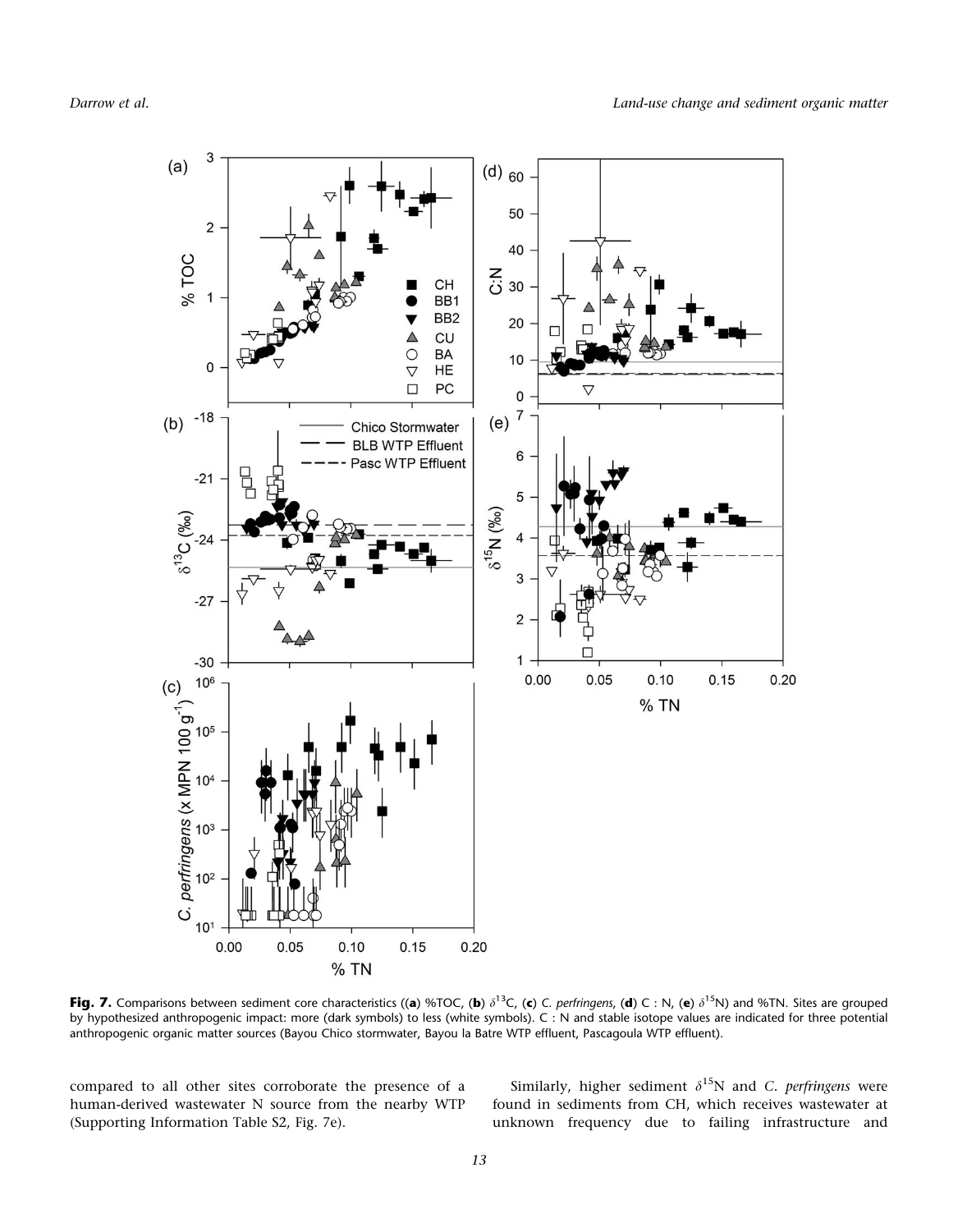

**Fig. 8.** Correlation between potential wastewater indicators  $\delta^{15}N$  and ln(C. perfringens) densities for all sites and sediment core layers. Symbols for hypothesized wastewater-influenced sites are black; hypothesized non-wastewater-influenced sites have white symbols; We hypothesize that Bayou Cumbest is impacted by intermediate wastewater influence (gray symbols).

consistent stormwater inputs. High concentrations of wastewater indicators were found as deep as 40 cm, representing the past 100 yr, with periods of non-steady state behavior indicative of periods of higher C. perfringens inputs. For example, C. perfringens concentrations deep in HE and BB2 cores were higher than modeled inputs, likely reflecting periods of septic system failure (e.g., CU: 1996, LaSalle 1997) or reduced WTP treatment efficiency. Hurricane Katrina completely inundated all WTPs in the area in 2005, and the Bayou la Batre WTP was not fully functional until a new facility was built in 2012 (NPDES permit reports 2005-2012). Elevated C. perfringens and  $\delta^{15}N$  at BB correspond to these periods of failing infrastructure, highlighting the long-term influence of human wastewater to open-water and tidal creek areas fringing the Grand Bay system.

These changes are of concern because urbanization can disrupt connectivity between the landscape and marine ecosystem Grimm et al. (2008). Specifically, urban stormwater could create short fast flow paths that decrease ecological coupling between terrestrial and aquatic components of the landscape. We found this type of response at urbanized Bayou Chico, where %TOC, %TN, and C. perfringens densities were high throughout the sediment record, and sediment profiles were much different than at the less impacted sites within the reserve. Greater inputs of N also likely increased autochthonous primary production at this site, as indicated by the increasing  $\delta^{13}$ C of sediment layers through time as has been seen in other systems (e.g., Meyers 1997; Turner et al. 2006; Macreadie et al. 2012). Other N sources and Ncycling processes likely contributed to variation in  $\delta^{15}N$  at less impacted sites (particularly HE, CU, BA; light symbols, Figs. 7, 8).  $\delta^{15}N$  values characteristic of atmospheric N fixation (e.g., Elliott and Brush 2006) and low C. perfringens densities in sediments at PC, for example, demonstrated that this bay has not undergone major N source shifts during the past  $\sim$  100 yr. In the absence of environmentally sensitive land use planning, however, tidal creeks and smaller estuary systems are susceptible to future alteration of land-sea relationships that can have significant effects on ecosystem and human health (Sanger et al. 1999b; Mallin et al. 2000; Holland et al. 2004).

#### Radionuclide indicators of industrial land-use change

The <sup>210</sup>Pb dating methods we used provided an unanticipated independent indicator of human influence on a tidal creek in this study. High sedimentation rates and down-core patterns of <sup>137</sup>Cs and <sup>210</sup>Pb observed at Bangs Lake were consistent with distribution of nuclides derived from the catchment, rather than solely atmospheric sources (Goodbred and Kuehl 1998). At BA, excess <sup>210</sup>Pb from the sediment surface could not be completely corrected by normalization to grain size, indicating radionuclide inputs from an outside source. The phosphate fertilizer plant in the Bangs Lake watershed has had controlled and uncontrolled releases of waste (Blackburn 2000), which can have high concentrations of uranium series radionuclides naturally present in raw phosphogypsum (Bolívar et al. 1995). Varying anthropogenic inputs of these nuclides would result in down-core increases in 210Pb (San Miguel et al. 2003, 2004), like we observed. This approach, if more carefully calibrated, could help better determine sedimentation rates as well as indicate contamination in tidal creeks or other coastal systems with phosphogypsum inputs.

#### Organic matter burial in tidal creeks

Grand Bay is a retrograding relict river delta with little sediment supply, and sediment accumulation rates were low and comparable to other microtidal, low energy estuaries in the northern Gulf of Mexico region (Table 1). Grand Bay sediment accumulation rates were similar to the Naples Bay estuary (Van Eaton et al. 2010), Charlotte Harbor, Florida (Turner et al. 2006), and Hillsborough Bay, a sediment-starved Tampa Bay sub-estuary (Brooks and Doyle 1998), but much lower than Tampa Bay proper (Santschi et al. 2001) and Apalachicola Bay (Surratt et al. 2008). Despite having similar sedimentation rates to open water sites (Fig. 3), tidal creek sites had 2–3 times higher TOC accumulation rates than open water sites (Table 1, Supporting Information Fig. S2), highlighting the importance of tidal creeks as estuarine C sinks. Land-use changes since the 1960s corresponded to lower TOC accumulation rates in most of the tidal creek sites. The exception was Bayou Chico (CH), which continued to have elevated sediment TOC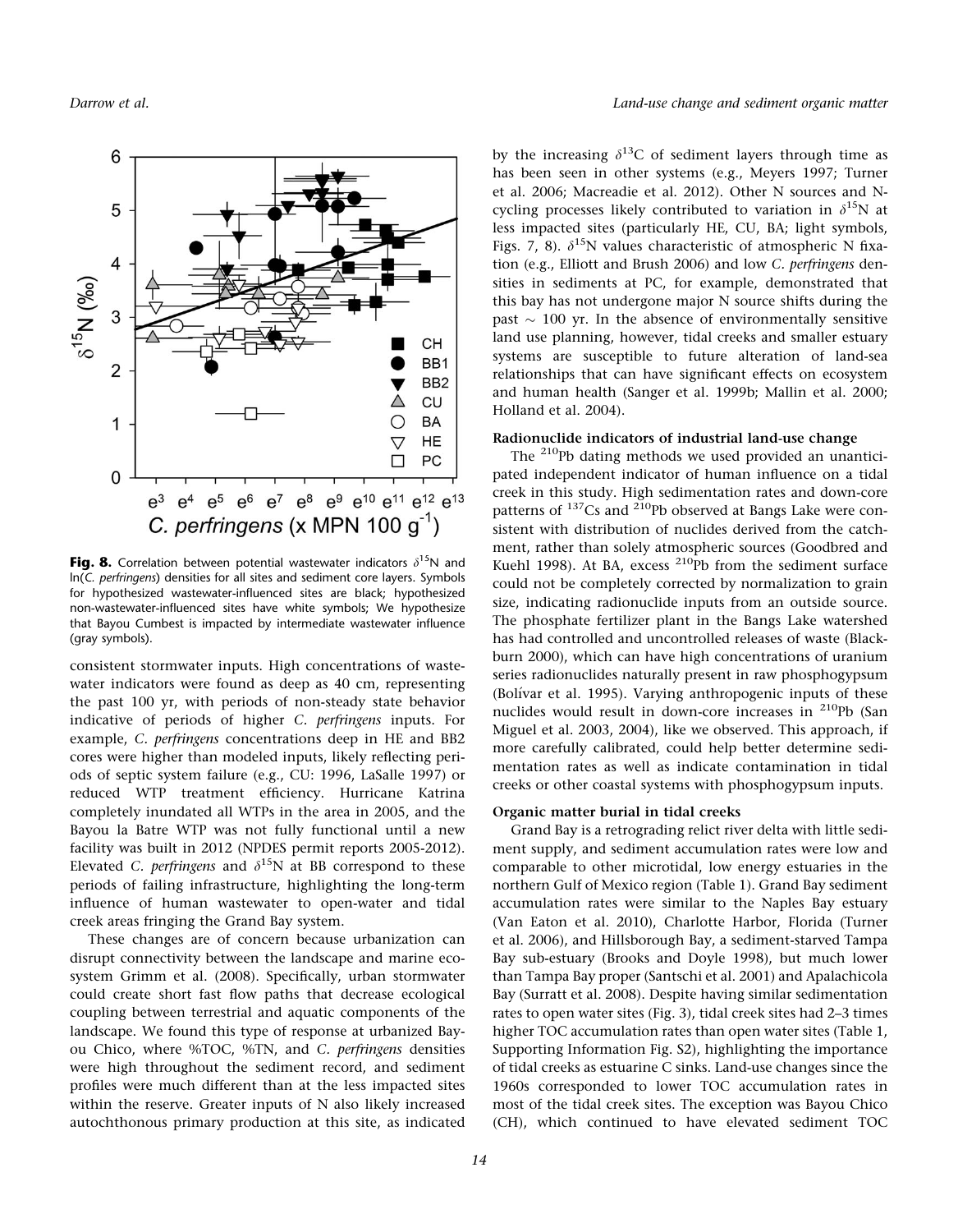Table 5. Correspondence between time periods of greatest measured change in sediment attributes and documented land use at tidal creek and open water sites near Grand Bay, Mississippi on the northern Gulf of Mexico coast.  $R =$ Reserve sites;  $I =$ Impacted sites;  $nd = core section not dated earlier than confidence limits.$ 

| Site (impact       | Time period at maximum value or change in value (confidence limits) |                              |                              |                              |                       |                                         | Corresponding                                                                              |
|--------------------|---------------------------------------------------------------------|------------------------------|------------------------------|------------------------------|-----------------------|-----------------------------------------|--------------------------------------------------------------------------------------------|
| category)          | %TOC                                                                | %TN                          | C: N                         | $\delta^{13}C$               | $\delta^{15}N$        | C. perfringens                          | land-use change                                                                            |
| <b>Tidal</b> creek |                                                                     |                              |                              |                              |                       |                                         |                                                                                            |
| HE(R)              | $nd - 1916$<br>$(nd - 1946)$                                        | 1916<br>$(nd - 1946)$        | $nd - 1916$<br>$(nd - 1946)$ | $nd - 1916$<br>$(nd - 1946)$ | 1916<br>$(nd - 1946)$ | Peaks 1941,<br>earlier<br>$(nd - 1964)$ | Hydrology assoc.<br>w/railroad*/I-90 <sup>†</sup><br>development                           |
| CU(R)              | 1897-1956<br>$(nd - 1970)$                                          | 1996<br>$(1987 - 2004)$      | 1897-1956<br>$(nd - 1970)$   | 1897-1956<br>$(nd - 1970)$   | nd                    | 1996<br>$(1987 - 2004)$                 | Hydrology assoc.<br>w/railroad/I-90<br>development;<br>failing septic $(1990s)^{\ddagger}$ |
| BA(R)              | 1966-1989                                                           | 1966-2010                    | 1966                         | 1966-1989                    | 1989                  | 2010                                    | Industrialization<br>(MS Phosphates,<br>Chevron, Shipyard) <sup>§</sup>                    |
|                    | $(1925 - 2000)$                                                     | $(1925 - 2000)$              | $(1925 - 1983)$              | $(1925 - 2000)$              | $(1973 - 2000)$       |                                         |                                                                                            |
| CH (I)             | 1954-1985<br>$(1920 - 1993)$                                        | 1985-1997<br>$(1972 - 2007)$ | 1954<br>$(1920 - 1969)$      | Variable<br>throughout       | 2011                  | 1954<br>$(1920 - 1969)$                 | Industrialization (see BA)<br>and urbanization<br>(Pascagoula)                             |
| Open water         |                                                                     |                              |                              |                              |                       |                                         |                                                                                            |
| BB1 (I)            | 2010                                                                | $nd - 1972$<br>$(nd - 1992)$ | nd<br>$(nd - 1951)$          | 1951-1972<br>$(nd - 1992)$   | 2010                  | 2010<br>Peak 1992                       | Industrialization and<br>urbanization<br>(Bayou la Batre) <sup>¶</sup>                     |
| BB2 (I)            | 2010                                                                | 2010                         | nd<br>$(nd - 1920)$          | nd                           | 2010                  | 2010                                    |                                                                                            |
| PC(R)              | 2010                                                                | 2010                         | nd - 1924                    |                              | nd - 1924             | 2010                                    | Little change<br>through time                                                              |

\*Hancock County Historical Society.

† Sullivan (2007), Woodrey (2007b).

‡ LaSalle (1997).

§ U.S. Geological Survey (1940, 1952, 1977).

 $\P$ NPDES AL0078921.

accumulation due to a combination of high sediment accumulation rates and TOC content. This difference was probably due to greater urbanization and increased impervious surface in the Bayou Chico watershed, resulting in more rapid and direct delivery of sediment, organic matter, nutrients, and microbes. Land use has affected TOC accumulation rates differently at our study sites, depending on whether upstream sediment supply has weakened through time (CU, HE), or whether watershed alterations have increased sediment inputs to creeks (CH).

#### Climate-related shifts in organic matter

Along with land-use change, other factors may have contributed to organic matter changes in sediments through time and across sites, including sea level rise, storm events, and changing marsh inputs. At Grand Bay, the headlands and former barrier islands surrounding Point aux Chenes Bay (PC) eroded at a rate of 2.5–3 m  $yr^{-1}$  in the 1990s (Schmid 2000), increasing open water by 5% from 1974 to 2001 (Hilbert 2006). At nearby Dauphin Island, AL, sea-level rise is estimated at 2.98 mm yr<sup>-1</sup> (Thatcher et al. 2013). Changes in  $\delta^{13}$ C values in sediment at open water site PC were consistent with increases in marine relative to terrestrial organic matter inputs associated with sea-level rise. Increased influence of saltmarsh vegetation could also contribute to higher  $\delta^{13}$ C values with sea level rise if area of marsh expanded; however, marsh expansion does not appear to have occurred in the Grand Bay system (Shirley and Battaglia 2006) and is unlikely under future sea level rise scenarios, which are expected to transport sediments seaward (Passeri et al. 2015). A similar pattern in  $\delta^{13}C$  values was not seen at open-water sites BB1 and BB2 that were dominated by wastewater sources of N and C, suggesting wastewater-driven changes in sediment composition may mask effects of some natural drivers of change.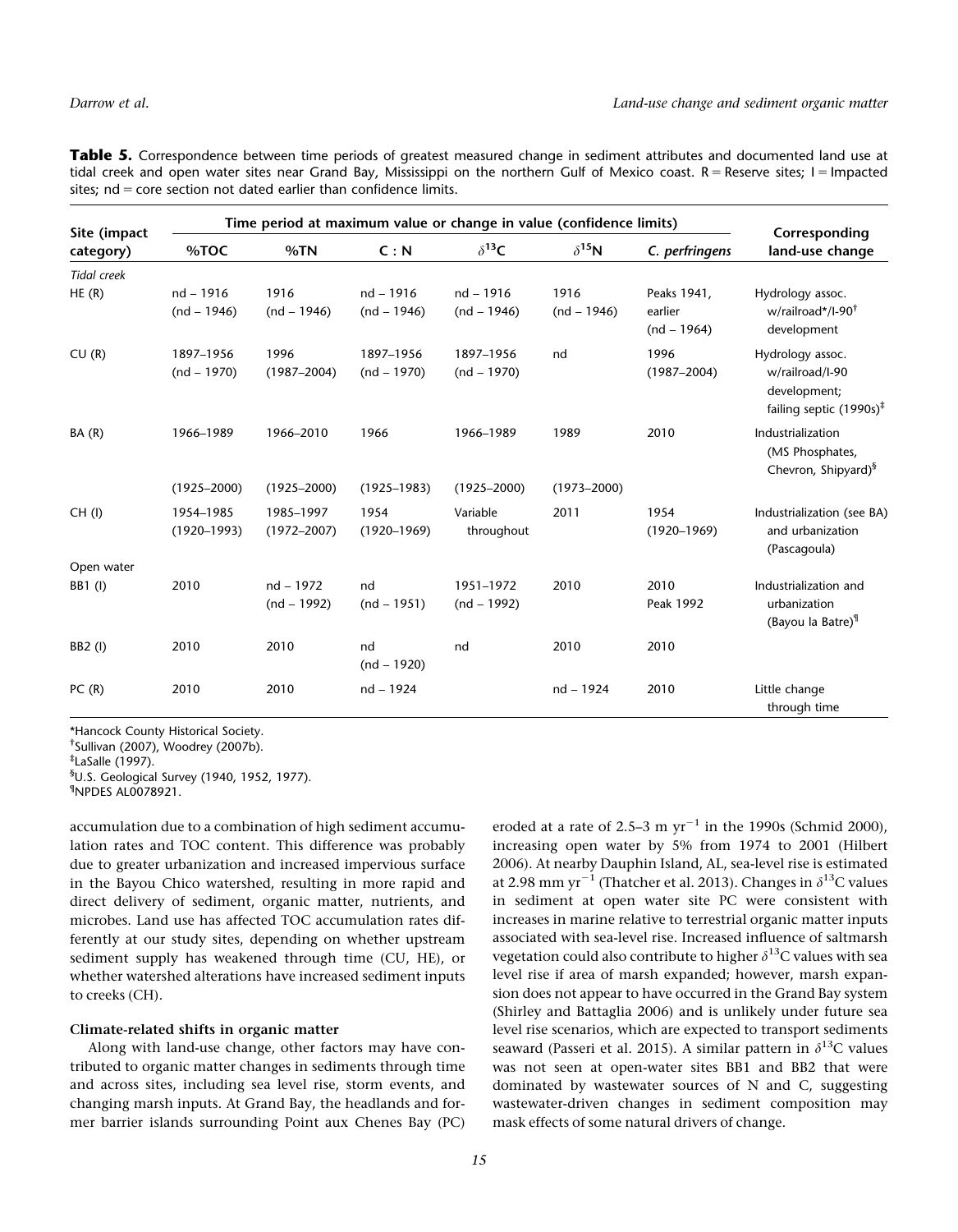Hurricanes, common in the subtropical Gulf of Mexico, also could alter  $\delta^{13}$ C values through either the sudden deposition of storm surge-derived sand and marine-derived (high  $\delta^{13}$ C) organic matter (Lambert et al. 2007) or transport of terrestrial debris from upland flooding (low  $\delta^{13}$ C). Bentley et al. (2002) found a 10 cm sand layer attributed to Hurricane Camille (1969) in Mississippi Sound cores  $\sim$  40 km SW of GBNERR. We did not find evidence of hurricane-related deposition in <sup>210</sup>Pb data from any cores, but some tidal creek sites (HE, CU, CH) had sediment layers of higher percent sand and terrestrial debris (Supporting Information Table S1, gray bars in Fig. 4). Stable isotope values, however, did not corroborate the source of deposited material, and the timing of these event layers was different for different creeks (earlier than 1916 for Bayou Heron and Bayou Cumbest; 1985 for Bayou Chico, Supporting Information Table S1). Hurricane occurrences were ruled as less likely than longer-term landuse change in affecting sediment composition during those periods.

Changes in sediment organic matter content and stable isotope values may occur due to changes in salt marsh cover and delivery rates of marsh-derived organic matter to local waters. It is currently unknown how relative distributions of the two major salt marsh macrophytes, Juncus roemerianus and Spartina alterniflora, have changed in Grand Bay through time. Because these plants have  $\delta^{13}$ C values bracketing SPM values (J. roemerianus:  $-28\%$ , S. alterniflora:  $-14\%$ , Darrow 2015), varying mixtures of sediment organic matter from these plants could appear isotopically similar to phytoplankton (e.g., marsh detritus near Bayou Heron:  $\delta^{13}C = -20.58$ , Darrow 2015). In many systems, tidal creek suspended and sediment organic matter is mostly derived from plankton or terrigenous rather than marsh plant sources (Canuel et al. 1997; Boschker et al. 1999; Goñi et al. 2003). Given the prominence of J. roemerianus in the northern Gulf of Mexico, we suggest that future studies could use compound-specific stable isotope analysis to more discretely differentiate C sources to sediments in Grand Bay and similar microtidal systems. While upland development and associated impervious surface area in the watershed was the dominant land-use change in the Grand Bay system during the time periods analyzed for this study (Woodrey 2007b), changes in marsh area are likely to become increasingly important if urbanization or sea level rise alter hydrodynamics in small estuaries to favor shorter flow paths (detected during this study) and offshore transport of sediments (Grimm et al. 2008; Passeri et al. 2015).

# Relationships between water column and sediment organic matter

Assuming limited down-core diagenetic changes in stable isotope values, the sediment record is a reservoir of seasonally-, daily-, and tidally-varying SPM, anticipated to reflect a longterm average of isotope values in SPM after water-column processes (e.g., consumption, microbial respiration) have occurred. Our finding that surface sediments had lower  $\delta^{15}N$ and higher  $\delta^{13}$ C compared to SPM, is consistent with similar studies from a range of locations (Cifuentes et al. 1989; McClelland and Valiela 1998; Carmichael et al. 2004). These findings suggest that the SPM  $\delta^{13}$ C signature changed with decomposition in the water column or the fine organic fraction was preferentially advected or resuspended by tidal currents. The decreased benthic-pelagic coupling of bottom water and sediments with increased static stability suggests a decoupling of particulate N flux from surface waters water to sediments when stratification occurs (Cifuentes et al. 1988). Differences in benthic-pelagic coupling are important to consider in microtidal creeks where tidal currents are relatively weak and may not mix the entire water column over a tidal cycle (Friedrichs and Perry 2001).

# **Conclusions**

In subtropical tidal creeks of the northern Gulf of Mexico, watershed disruption of allochthonous organic carbon supply since the mid-20<sup>th</sup> century has been accompanied by evidence of increased nitrogen inputs and microbial contaminants from human wastewater sources. Proxy data from sediment cores allowed us to identify times when watershed impacts began, in a geographic area where there are few historical records of water quality, hydrology, or ecological processes. In GBNERR, we found low sedimentation rates in marsh tidal creeks, but high sediment accumulation of organic C. While tidal creeks appear to be important TOC sinks in this subtropical, microtidal system, creeks may be losing their ability to provide sediment to the marsh surface due to decreased upstream sediment supply. TN inputs have increased at all GBNERR reserve sites, and increasing  $\delta^{15}$ N associated with wastewater has increased since the midcentury watershed disturbances. Even at sites of relatively low human impact, the heritage of watershed disruptions due to land-use change was captured in tidal creek sediments. Tidal creeks in this subtropical microtidal system were more likely to retain signatures of altered wastewater and organic C sources than open water sites, rather than exporting them to coastal areas. Signatures of human impacts were also weaker in open water sites due to dilution in the water column and increased area for possible deposition. Hence, we have demonstrated that tidal creeks can function differently than open water sites in their responses to human influence such as wastewater inputs and watershed hydrological alterations. Similar to other studies, we found observable increases in  $\delta^{15}N$  corresponding to historical and spatial increases in population density. Because effects of urbanization on  $\delta^{15}N$  can be obscured by multiple N sources (WTP effluent, stormwater), C. perfringens was useful as a supplemental wastewater indicator. Wastewater inputs due to storm-related infrastructure failures and runoff are expected to continue in this subtropical system, with changes exacerbated in the future by watershed modifications and sea level rise.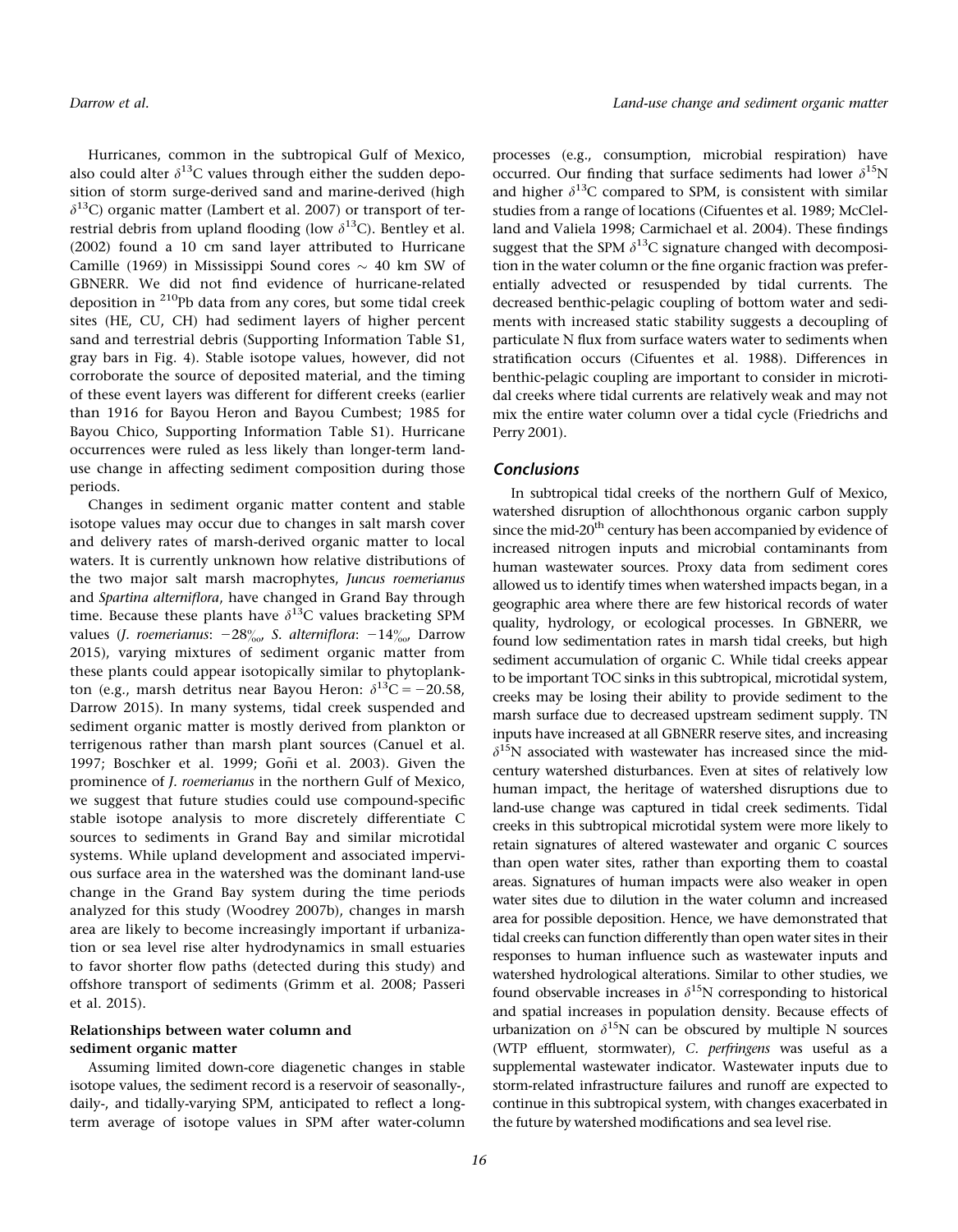Disruption of upstream flows by land-use change and increased impervious surface from urbanization will affect the ability of tidal creeks to act as landscape buffers and C sinks through sediment accumulation. The shorter flow paths created through alteration of tidal creeks and increased occurrence of high precipitation events or sea level rise may deliver organic material more directly to coastal areas. Additional study on these sensitive transitional systems is needed to determine how the combination of landscape alteration and natural environmental variation will affect organic matter and nutrient fate in coastal ecosystems. Well-planned urbanization, including consideration for future capacity and maintenance of wastewater management infrastructure, is important to protect present day and near future water quality, reduce human health risks, support coastal economies, and maintain ecological function of coastal ecosystems.

# References

- Abeyta, C. J. 1983. Comparison of iron milk and official AOAC methods for enumeration of Clostridium perfringens from fresh seafoods. J. Assoc. Off. Anal. Chem. 66: 1175–1177.
- Abeyta, C. J., M. M. Wekell, C. A. Kaysner, R. F. Stott, E. V. Raghubeer, J. R. Matches, and J. T. Peeler. 1988. Media evaluation and behavior of Clostridium perfringens as an adjunct indicator of quality in shellfish growing areas. Water Sci. Technol. 20: 63–70.
- Allison, M. A., T. S. Bianchi, B. A. McKee, and T. P. Sampere. 2007. Carbon burial on river-dominated continental shelves: Impact of historical changes in sediment loading adjacent to the Mississippi River. Geophys. Res. Lett. 34: L01606. doi:[10.1029/2006GL028362](http://dx.doi.org/10.1029/2006GL028362)
- Anderson, I. C., C. R. Tobias, B. B. Neikirk, and R. L. Wetzel. 1997. Development of a process-based nitrogen mass balance model for a Virginia (USA) Spartina alterniflora salt marsh: Implications for net DIN flux. Mar. Ecol. Prog. Ser. 159: 13–27. doi[:10.3354/meps159013](http://dx.doi.org/10.3354/meps159013)
- Appleby, P. G., and F. Oldfield. 1983. The assessment of <sup>210</sup>Pb data from sites with varying sediment accumulation rates. Hydrobiologia 103: 29–35. doi:[10.1007/BF00028424](http://dx.doi.org/10.1007/BF00028424)
- Arnold, C. L., and C. J. Gibbons. 1996. Impervious surface coverage: The emergence of a key environmental indicator. J. Am. Plan. Assoc. 62: 243-258. doi:[10.1080/01944369608975688](http://dx.doi.org/10.1080/01944369608975688)
- Bates, D., M. Mächler, B. Bolker, and S. Walker. 2014. Fitting linear mixed-effects models using lme4. J Statistical Software 67:1–48. doi[:10.18637/jss.v067.i01](http://dx.doi.org/10.18637/jss.v067.i01)
- Bentley, S. J., T. R. Keen, C. A. Blain, and W. C. Vaughan. 2002. The origin and preservation of a major hurricane event bed in the northern Gulf of Mexico: Hurricane Camille, 1969. Mar. Geol. 186: 423–446. doi:[10.1016/S0025-3227\(02\)00297-9](http://dx.doi.org/10.1016/S0025-3227(02)00297-9)
- Berner, R. A. 1980. Early diagenesis: A theoretical approach. Princeton Univ. Press.
- Bianchi, T. S., and M. A. Allison. 2009. Large-river delta-front estuaries as natural "recorders" of global environmental

change. Proc. Natl. Acad. Sci. USA 106: 8085–8092. doi: [10.1073/pnas.0812878106](http://dx.doi.org/10.1073/pnas.0812878106)

- Binford, M. W. 1990. Calculation and uncertainty analysis of <sup>210</sup>Pb dates for PIRLA project lake sediment cores. J. Paleolimnol. 3: 253–267. doi[:10.1007/BF00219461](http://dx.doi.org/10.1007/BF00219461)
- Blackburn, B. R. 2000. The effects of industrial and cultural development on phytoplankton community dynamics within three bayou systems of Jackson County, Mississippi. Univ. of Southern Mississippi.
- Blitz, J. H., and C. B. Mann. 2000. Fisherfolk, farmers and frenchmen: Archaeological investigations on the Gulf Coast. Mississippi Department of Archives and History.
- Bolívar, J. P., R. García-Tenorio, and M. García-León. 1995. Enhancement of natural radioactivity in soils and salt-marshes surrounding a non-nuclear industrial complex. Sci. Total Environ. 173–174: 125–136. doi[:10.1016/0048-9697\(95\)04735-2](http://dx.doi.org/10.1016/0048-9697(95)04735-2)
- Boschker, H. T. S., J. F. C. de Brouwer, and T. E. Cappenberg. 1999. The contribution of macrophyte-derived organic matter to microbial biomass in salt-marsh sediments: Stable carbon isotope analysis of microbial biomarkers. Limnol. Oceanogr. 44: 309–319. doi:[10.4319/lo.1999.44.2.0309](http://dx.doi.org/10.4319/lo.1999.44.2.0309)
- Bratton, J. F., S. M. Colman, and R. R. Seal. 2003. Eutrophication and carbon sources in Chesapeake Bay over the last 2700 yr: Human impacts in context. Geochim. Cosmochim. Acta 67: 3385–3402. doi[:10.1016/S0016-7037\(03\)00131-5](http://dx.doi.org/10.1016/S0016-7037(03)00131-5)
- Brooks, G. R., and L. J. Doyle. 1998. Recent sedimentary development of Tampa Bay, Florida: A microtidal estuary incised into tertiary platform carbonates. Estuaries 21: 391. doi[:10.2307/1352838](http://dx.doi.org/10.2307/1352838)
- Caffrey, J. M. 2004. Factors controlling net ecosystem metabolism in U.S. estuaries. Estuaries 27: 90–101. doi[:10.1007/](http://dx.doi.org/10.1007/BF02803563) [BF02803563](http://dx.doi.org/10.1007/BF02803563)
- Canuel, E. A., K. H. Freeman, and S. G. Wakeham. 1997. Isotopic compositions of lipid biomarker compounds in estuarine plants and surface sediments. Limnol. Oceanogr. 42: 1570–1583. doi[:10.4319/lo.1997.42.7.1570](http://dx.doi.org/10.4319/lo.1997.42.7.1570)
- Carmichael, R. H., B. Annett, and I. Valiela. 2004. Nitrogen loading to Pleasant Bay, Cape Cod: Application of models and stable isotopes to detect incipient nutrient enrichment of estuaries. Mar. Pollut. Bull. 48: 137–143. doi: [10.1016/S0025-326X\(03\)00372-2](http://dx.doi.org/10.1016/S0025-326X(03)00372-2)
- Chapman, V. J. 1960. Salt marshes and salt deserts of the world. L. Hill.
- Chmura, G. L., L. Kellman, and G. R. Guntenspergen. 2011. The greenhouse gas flux and potential global warming feedbacks of a northern macrotidal and microtidal salt marsh. Environ. Res. Lett. 6: 044016. doi:[10.1088/1748-9326/6/4/044016](http://dx.doi.org/10.1088/1748-9326/6/4/044016)
- Cifuentes, L. A., J. H. Sharp, and M. L. Fogel. 1988. Stable carbon and nitrogen isotope biogeochemistry in the Delaware estuary. Limnol. Oceanogr. 33: 1102–1115. doi: [10.4319/lo.1988.33.5.1102](http://dx.doi.org/10.4319/lo.1988.33.5.1102)
- Cifuentes, L. A., M. L. Fogel, J. R. Pennock, and J. H. Sharp. 1989. Biogeochemical factors that influence the stable nitrogen isotope ratio of dissolved ammonium in the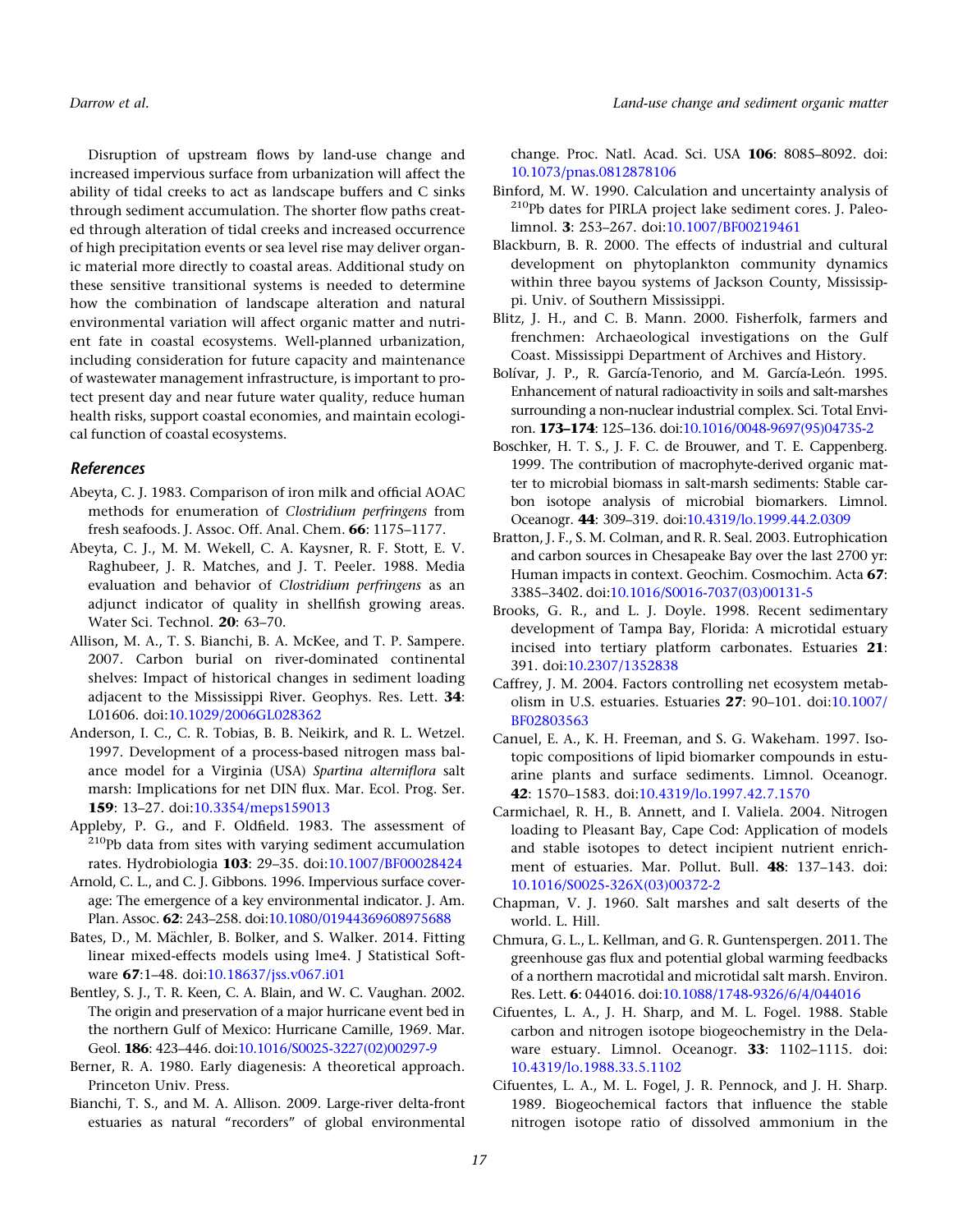Delaware Estuary. Geochim. Cosmochim. Acta 53: 2713– 2721. doi[:10.1016/0016-7037\(89\)90142-7](http://dx.doi.org/10.1016/0016-7037(89)90142-7)

- Cloern, J. E., S. Q. Foster, and A. E. Kleckner. 2014. Phytoplankton primary production in the world's estuarinecoastal ecosystems. Biogeosciences 11: 2477–2501. doi: [10.5194/bg-11-2477-2014](http://dx.doi.org/10.5194/bg-11-2477-2014)
- Corbett, D. R., B. McKee, and M. Allison. 2006. Nature of decadal-scale sediment accumulation on the western shelf of the Mississippi River delta. Cont. Shelf Res. 26: 2125– 2140. doi[:10.1016/j.csr.2006.07.012](http://dx.doi.org/10.1016/j.csr.2006.07.012)
- Cornwell, J. C., D. J. Conley, M. Owens, and J. C. Stevenson. 1996. A sediment chronology of the eutrophication of Chesapeake Bay. Estuaries 19: 488. doi:[10.2307/1352465](http://dx.doi.org/10.2307/1352465)
- Curriero, F. C., J. A. Patz, J. B. Rose, and S. Lele. 2001. The association between extreme precipitation and waterborne disease outbreaks in the United States, 1948-1994. Am. J. Public Health 91: 1194–1199. doi:[10.2105/AJPH.91.8.1194](http://dx.doi.org/10.2105/AJPH.91.8.1194)
- Darrow, E. S. 2015. Biogeochemical and microbial indicators of land-use change in a Northern Gulf of Mexico Estuary. Ph.D. dissertation. Univ. of South Alabama.
- Davies, A. L., and M. J. Bunting. 2010. Applications of paleoecology in conservation. Open Ecol. J. 3: 54–67. doi: [10.2174/1874213001003020054](http://dx.doi.org/10.2174/1874213001003020054)
- Davies, J. L., and C. A. Moses. 1964. A morphogenetic approach to world shorelines. Z. Geomorphol. 8: 127–142.
- Deegan, L. A., D. S. Johnson, R. S. Warren, B. J. Peterson, J. W. Fleeger, S. Fagherazzi, and W. M. Wollheim. 2012. Coastal eutrophication as a driver of salt marsh loss. Nature 490: 388–392. doi[:10.1038/nature11533](http://dx.doi.org/10.1038/nature11533)
- DiDonato, G. T., J. R. Stewart, D. M. Sanger, B. J. Robinson, B. C. Thompson, A. F. Holland, and R. F. Van Dolah. 2009. Effects of changing land use on the microbial water quality of tidal creeks. Mar. Pollut. Bull. 58: 97–106. doi: [10.1016/j.marpolbul.2008.08.019](http://dx.doi.org/10.1016/j.marpolbul.2008.08.019)
- Eleuterius, L. N. 1973. The marshes of Mississippi, p. 149– 190. In J. Y. Christmas [ed.], Cooperative Gulf of Mexico estuarine inventory and study. Mississippi Gulf Coast Research Laboratory.
- Elliott, E. M., and G. S. Brush. 2006. Sedimented organic nitrogen isotopes in freshwater wetlands record long-term changes in watershed nitrogen source and land use. Environ. Sci. Technol. 40: 2910–2916. doi[:10.1021/es051587q](http://dx.doi.org/10.1021/es051587q)
- Fogel, M. H., and L. A. Cifuentes. 1993. Isotope fractionation during primary production, p. 73–98. In M. S. Engel and S. A. Macko [eds.], Organic geochemistry. Springer.
- Foley, J. A., and others. 2005. Global consequences of land use. Science 309: 570–574. doi:[10.1126/science.1111772](http://dx.doi.org/10.1126/science.1111772)
- Folk, R. L. 1974. Petrology of Sedimentary Rocks. Hemphill Publishing Co. doi[:10.1016/0037-0738\(74\)90002-5](http://dx.doi.org/10.1016/0037-0738(74)90002-5)
- Friedrichs, C. T., and J. E. Perry. 2001. Tidal salt marsh morphodynamics: A synthesis. J. Coast. Res. 27: 7–37.
- Gill, A. E. 1982. Atmosphere-ocean dynamics. Academic Press.
- Goñi, M. A., M. J. Teixeira, and D. W. Perkey. 2003. Sources and distribution of organic matter in a river-dominated

estuary (Winyah Bay, SC, USA). Estuar. Coast. Shelf Sci. 57: 1023–1048. doi[:10.1016/S0272-7714\(03\)00008-8](http://dx.doi.org/10.1016/S0272-7714(03)00008-8)

- Goodbred, S. L., and S. A. Kuehl. 1998. Floodplain processes in the Bengal Basin and the storage of Ganges–Brahmaputra river sediment: An accretion study using  $137Cs$  and 210Pb geochronology. Sediment. Geol. 121: 239–258. doi: [10.1016/S0037-0738\(98\)00082-7](http://dx.doi.org/10.1016/S0037-0738(98)00082-7)
- Grimm, N. B., D. Foster, P. Groffman, J. M. Grove, C. S. Hopkinson, K. J. Nadelhoffer, D. E. Pataki, and D. P. C. Peters. 2008. The changing landscape: Ecosystem responses to urbanization and pollution across climatic and societal gradients. Front. Ecol. Environ. 6: 264–272. doi[:10.1890/070147](http://dx.doi.org/10.1890/070147)
- Gronberg, J. M., and N. E. Spahr. 2012. County-level estimates of nitrogen and phosphorus from commercial fertilizer for the conterminous United States, 1987-2006. U.S. Geological Survey Scientific Investigations Report 2012- 5207.
- Halpern, B. S., and others. 2012. An index to assess the health and benefits of the global ocean. Nature 488: 615-620. doi[:10.1038/nature11397](http://dx.doi.org/10.1038/nature11397)
- Hilbert, K. W. 2006. Land cover change within the Grand Bay National Estuarine Research Reserve: 1974–2001. J. Coast. Res. 226: 1552–1557. doi:[10.2112/05-0582.1](http://dx.doi.org/10.2112/05-0582.1)
- Holland, A. F., D. M. Sanger, C. P. Gawle, S. B. Lerberg, M. S. Santiago, G. H. Riekerk, L. E. Zimmerman, and G. I. Scott. 2004. Linkages between tidal creek ecosystems and the landscape and demographic attributes of their watersheds. J. Exp. Mar. Biol. Ecol. 298: 151–178. doi:[10.1016/S0022-](http://dx.doi.org/10.1016/S0022-0981(03)00357-5) [0981\(03\)00357-5](http://dx.doi.org/10.1016/S0022-0981(03)00357-5)
- Homer, C. G., and others. 2015. Completion of the 2011 National Land Cover Database for the conterminous United States-Representing a decade of land cover change information. Photogramm. Eng. Remote Sens. 81: 345–354.
- Jackson, H. E. 2012. Archaeological investigations of coastal shell middens in the Grand Bay Estuary, Mississippi. Mississippi Department of Archives and History and the Mississippi Development Authority.
- Joshi, S. 1987. Nondestructive determination of lead-210 and radium-226 in sediments by direct photon analysis. J. Radioanal. Nucl. Chem. 116: 169–182. doi[:10.1007/](http://dx.doi.org/10.1007/BF02037220) [BF02037220](http://dx.doi.org/10.1007/BF02037220)
- Kearney, M. S., and R. E. Turner. 2016. Microtidal marshes: Can these widespread and fragile marshes survive increasing climate–sea level variability and human action? J. Coast. Res. 319: 686–699. doi[:10.2112/JCOASTRES-D-15-](http://dx.doi.org/10.2112/JCOASTRES-D-15-00069.1) [00069.1](http://dx.doi.org/10.2112/JCOASTRES-D-15-00069.1)
- Kirwan, M. L., A. B. Murray, J. P. Donnelly, and D. R. Corbett. 2011. Rapid wetland expansion during European settlement and its implication for marsh survival under modern sediment delivery rates. Geology 39: 507-510. doi:[10.1130/](http://dx.doi.org/10.1130/G31789.1) [G31789.1](http://dx.doi.org/10.1130/G31789.1)
- Koop-Jakobsen, K., and A. E. Giblin. 2010. The effect of increased nitrate loading on nitrate reduction via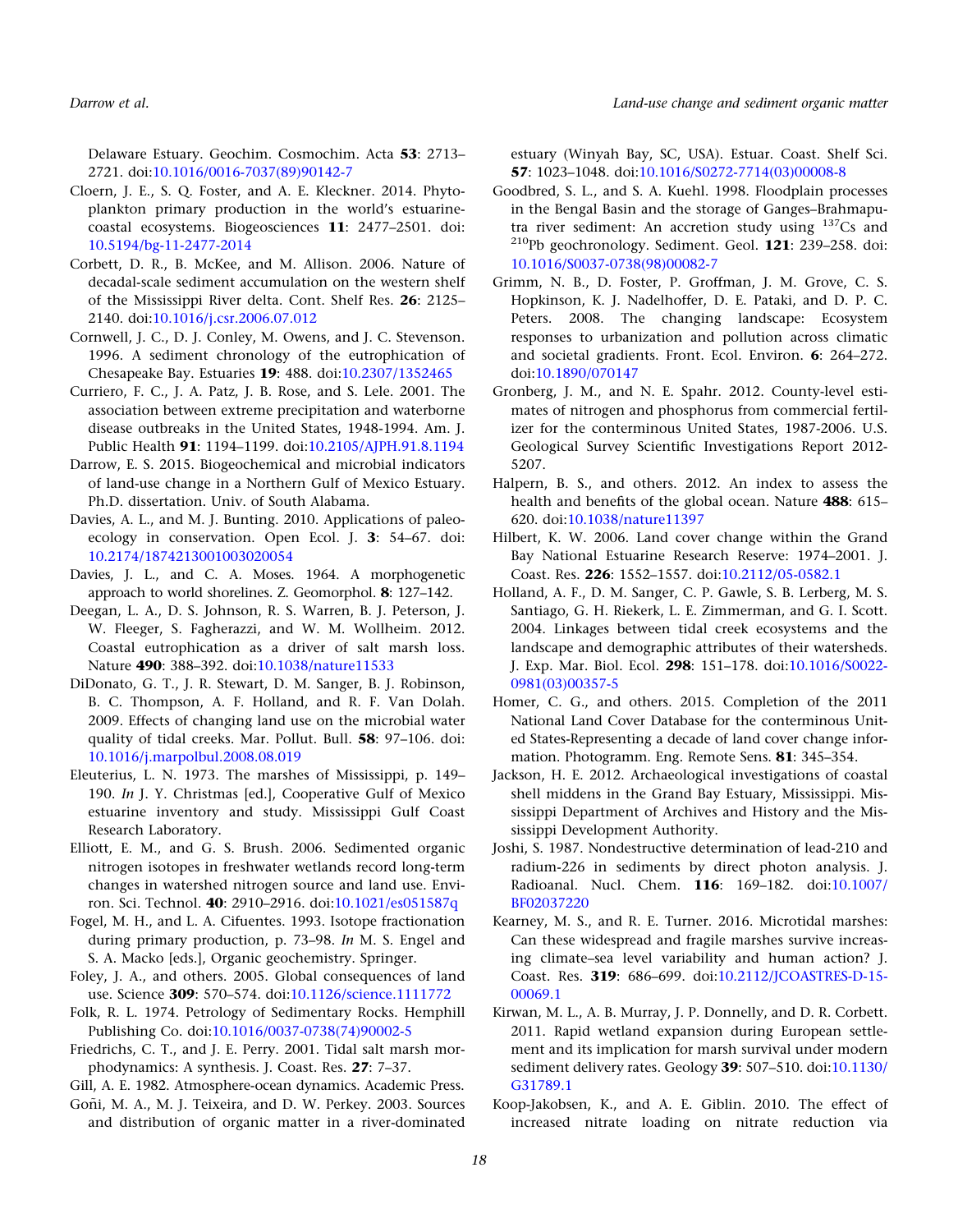denitrification and DNRA in salt marsh sediments. Limnol. Oceanogr. 55: 789–802. doi:[10.4319/](http://dx.doi.org/10.4319/lo.2010.55.2.0789) [lo.2010.55.2.0789](http://dx.doi.org/10.4319/lo.2010.55.2.0789)

- Kramer, K. A. 1990. Late Pleistocene to Holocene geologic evolution of the Grand Batture headland area, Jackson County, Mississippi. Mississippi State Univ.
- Lambert, W. J., P. Aharon, and A. B. Rodriguez. 2007. Catastrophic hurricane history revealed by organic geochemical proxies in coastal lake sediments: A case study of Lake Shelby, Alabama (USA). J. Paleolimnol. 39: 117–131. doi: [10.1007/s10933-007-9101-6](http://dx.doi.org/10.1007/s10933-007-9101-6)
- LaSalle, M. W. 1997. Water quality monitoring of shellfish growing waters and residential rock-reed wastewater treatment systems at Bayou Cumbest, Mississippi. Final Report to the Gulf of Mexico Program.
- Leopold, L. B. 1968. Hydrology for urban land planning a guidebook on the hydrologic effects of urban land use. Circular 554, U.S. Geological Survey.
- Lytle, T. F., and J. S. Lytle. 2007. Historical water quality, p. 72–77. In M. S. Peterson, G. L. Waggy, and M. S. Woodrey [eds.], Grand Bay National Estuarine Research Reserve: An ecological characterization. Grand Bay National Estuarine Research Reserve.
- Macreadie, P. I., K. Allen, B. P. Kelaher, P. J. Ralph, and C. G. Skilbeck. 2012. Paleoreconstruction of estuarine sediments reveal human-induced weakening of coastal carbon sinks. Glob. Chang. Biol. **18**: 891-901. doi:[10.1111/](http://dx.doi.org/10.1111/j.1365-2486.2011.02582.x) [j.1365-2486.2011.02582.x](http://dx.doi.org/10.1111/j.1365-2486.2011.02582.x)
- Mallin, M. A., K. E. Williams, E. C. Esham, and R. P. Lowe. 2000. Effect of human development on bacteriological water quality in coastal watersheds. Ecol. Appl. 10: 1047– 1056. doi:[10.1890/1051-0761\(2000\)010\[1047:EOH-](http://dx.doi.org/10.1890/1051-0761(2000)010[1047:EOHDOB]2.0.CO;2)[DOB\]2.0.CO;2](http://dx.doi.org/10.1890/1051-0761(2000)010[1047:EOHDOB]2.0.CO;2)
- Mallin, M. A., and A. J. Lewitus. 2004. The importance of tidal creek ecosystems. J. Exp. Mar. Biol. Ecol. 298: 145– 149. doi[:10.1016/S0022-0981\(03\)00356-3](http://dx.doi.org/10.1016/S0022-0981(03)00356-3)
- McClelland, J. W., and I. Valiela. 1998. Linking nitrogen in estuarine producers to land-derived sources. Limnol. Oceanogr. 43: 577–585. doi:[10.4319/lo.1998.43.4.0577](http://dx.doi.org/10.4319/lo.1998.43.4.0577)
- Meyers, P. A. 1997. Organic geochemical proxies of paleoceanographic, paleolimnologic, and paleoclimatic processes. Org. Geochem. 27: 213–250. doi[:10.1016/S0146-6380\(97\)00049-1](http://dx.doi.org/10.1016/S0146-6380(97)00049-1)
- Minnesota Population Center. 2011. National Historical Geographic Information System: Version 2.0. University of Minnesota.
- Monbet, Y. 1992. Control of phytoplankton biomass in estuaries: A comparative analysis of microtidal and macrotidal estuaries. Estuaries 15: 563. doi:[10.2307/1352398](http://dx.doi.org/10.2307/1352398)
- Morton, R. A., and W. A. White. 1997. Characteristics and corrections for core shortening in unconsolidated sediments. J. Coast. Res. 13: 761–769.
- Mulholland, P. J., and others. 2008. Stream denitrification across biomes and its response to anthropogenic nitrate loading. Nature 452: 202–205. doi:[10.1038/nature06686](http://dx.doi.org/10.1038/nature06686)
- Otvos, E. G. 2007. Geological framework and evolutionary history. p. 22-46, In M. S. Peterson, G. L. Waggy, and M. S. Woodrey [eds.], Grand Bay National Estuarine Research Reserve: An ecological characterization. Grand Bay National Estuarine Research Reserve.
- Palinkas, C. M., and E. W. Koch. 2012. Sediment accumulation rates and submersed aquatic vegetation (SAV) distributions in the mesohaline Chesapeake Bay, USA. Estuaries Coasts 35: 1416–1431. doi:[10.1007/s12237-012-9542-7](http://dx.doi.org/10.1007/s12237-012-9542-7)
- Passeri, D. L., S. C. Hagen, M. V. Bilskie, and S. C. Medeiros. 2015. On the significance of incorporating shoreline changes for evaluating coastal hydrodynamics under sea level rise scenarios. Nat. Hazards 75: 1599–1617. doi[:10.1007/s11069-](http://dx.doi.org/10.1007/s11069-014-1386-y) [014-1386-y](http://dx.doi.org/10.1007/s11069-014-1386-y)
- Peters, K. E., R. E. Sweeney, and I. R. Kaplan. 1978. Correlation of carbon and nitrogen stable isotope ratios in sedimentary organic matter. Limnol. Oceanogr. 23: 598–604. doi[:10.4319/lo.1978.23.4.0598](http://dx.doi.org/10.4319/lo.1978.23.4.0598)
- R Core Development Team. 2015. R: A language and environment for statistical computing. R Foundation for Statistical Computing.<http://www.R-project.org/>
- Rebich, R. A., and R. H. Coupe. 2005. Bacteriological and water-quality data collected at coastal Mississippi sites following Hurricane Katrina, September-October 2005.
- Reid, M. K., and K. L. Spencer. 2009. Use of principal components analysis (PCA) on estuarine sediment datasets: The effect of data pre-treatment. Environ. Pollut. 157: 2275– 2281. doi[:10.1016/j.envpol.2009.03.033](http://dx.doi.org/10.1016/j.envpol.2009.03.033)
- San Miguel, E. G., J. P. Pérez-Moreno, J. P. Bolĺvar, and R. García-Tenorio. 2003. Validation of isotope signatures in sediments affected by anthropogenic inputs from uranium series radionuclides. Environ. Pollut. 123: 125–130. doi[:10.1016/S0269-7491\(02\)00340-8](http://dx.doi.org/10.1016/S0269-7491(02)00340-8)
- San Miguel, E. G., J. P. Bolivar, and R. Garcia-Tenorio. 2004. Vertical distribution of Th-isotope ratios,  $^{210}Pb$ ,  $^{226}Ra$  and <sup>137</sup>Cs in sediment cores from an estuary affected by anthropogenic releases. Sci. Total Environ. 318: 143–157. doi[:10.1016/S0048-9697\(03\)00367-X](http://dx.doi.org/10.1016/S0048-9697(03)00367-X)
- Sanger, D. M., A. F. Holland, and G. I. Scott. 1999a. Tidal creek and salt marsh sediments in South Carolina coastal estuaries: II. Distribution of organic contaminants. Arch. Environ. Contam. Toxicol. 37: 458–471. doi[:10.1007/](http://dx.doi.org/10.1007/s002449900540) [s002449900540](http://dx.doi.org/10.1007/s002449900540)
- Sanger, D. M., A. F. Holland, and G. I. Scott. 1999b. Tidal creek and salt marsh sediments in South Carolina coastal estuaries: I. Distribution of trace metals. Arch. Environ. Contam. Toxicol. 37: 445–457. doi[:10.1007/s002449900539](http://dx.doi.org/10.1007/s002449900539)
- Santschi, P. H., B. J. Presley, T. L. Wade, B. Garcia-Romero, and M. Baskaran. 2001. Historical contamination of PAHs, PCBs, DDTs, and heavy metals in Mississippi River Delta, Galveston Bay and Tampa Bay sediment cores. Mar. Environ. Res. 52: 51–79. doi:[10.1016/S0141-1136\(00\)00260-9](http://dx.doi.org/10.1016/S0141-1136(00)00260-9)
- Schmid, K. 2000. Shoreline erosion analysis of Grand Bay marsh.